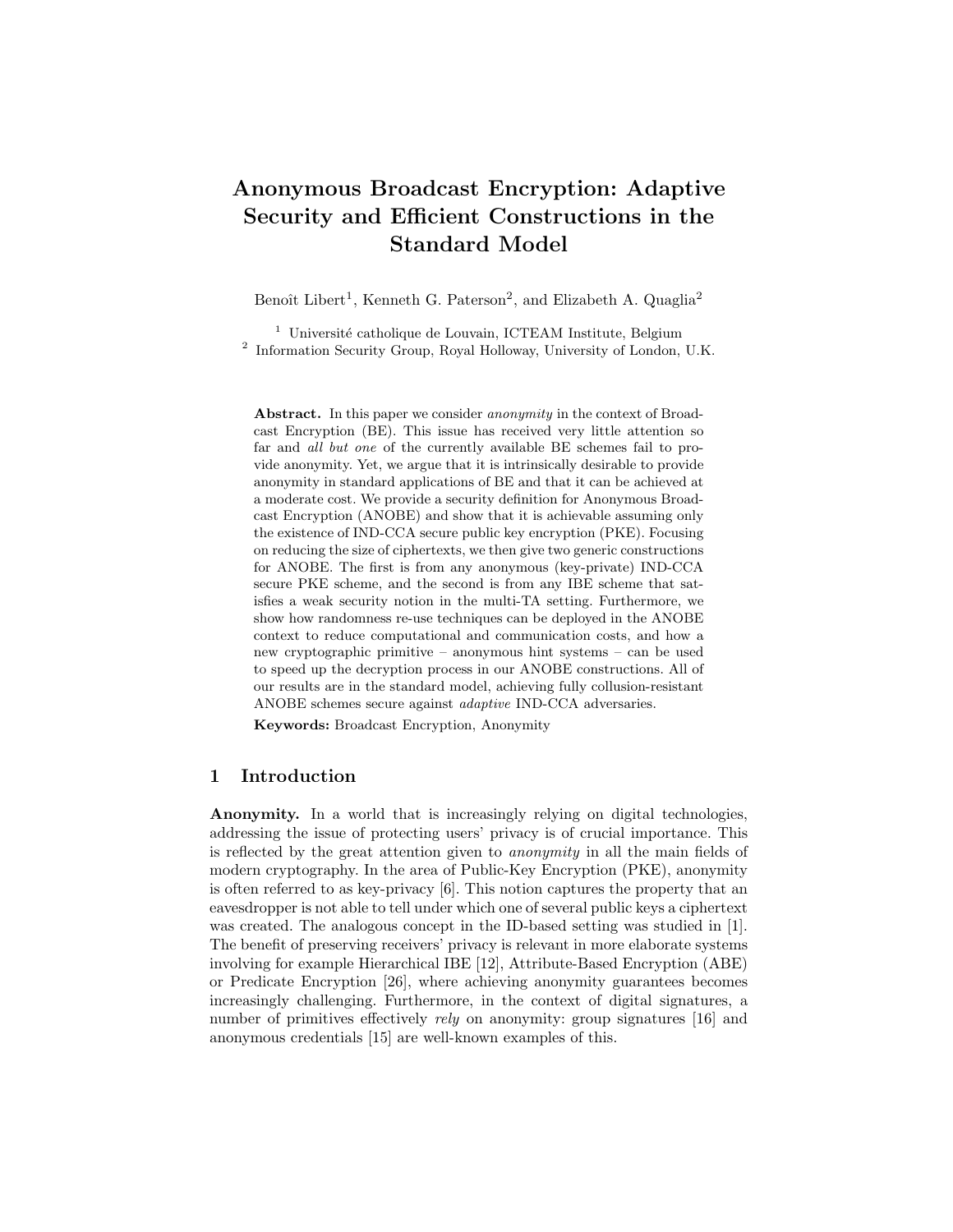Broadcast Encryption. Broadcast Encryption (BE) addresses the issue of confidentially broadcasting a message to an arbitrary subset drawn from a universe of users. We will call the universe of  $n$  users  $U$  and the target, or privileged, set S, where  $S \subseteq U$ . Since its introduction in 1993 by Fiat and Naor [22], various flavours of BE have been introduced: the scheme can be in a symmetric or asymmetric setting; the set of receivers could be static or dynamic; revocation and traitor-tracing algorithms could be integrated into the system, users' keys might or might not be updated and then forward secrecy may be achieved. We refer to some of the relevant work in the area and the references therein [22,32,19,39,9,18,17,24,36]. One of the fundamental properties of a BE scheme is collusion resistance in the sense that no coalition of users in  $U \setminus S$  should be able to recover the message. In the literature we can find several schemes that resist collusion attacks mounted by coalitions of at most  $t < n$  users; only some schemes are fully collusion-resistant, *i.e.* they can tolerate attacks by coalitions of any size. For the purpose of this paper, we will consider systems that are public-key, allow stateless receivers (users that are not required to update their private keys) and are fully collusion-resistant. These are by now standard objectives for a BE scheme in the public-key setting.

Several additional practical aspects need to be taken into consideration, especially in view of the real-life applications of BE: strength of security notions, public and private storage requirements, ciphertext length, and computational costs. The specific nature of the primitive has led researchers to focus in particular on solutions having ciphertexts that are as short as possible. In this respect, the results of [9] and [24] are nearly optimal. However, designing BE schemes for real-life applications to broadcasting should not only involve efficiency and confidentiality issues. In particular, the privacy of users should be protected as much as possible. We believe that, to date, this aspect has not been adequately dealt with. Our study of the literature reveals that anonymity in BE has only been considered in a single paper  $[5]$ , in the context of encrypted file systems<sup>3</sup>. Surprisingly, almost all subsequent work on BE has ignored the issue of anonymity. Moreover, as we shall explain below, state-of-the-art BE schemes are inherently incapable of providing any kind of anonymity.

Anonymity in Broadcast Encryption. According to commonly accepted definitions [24,10,17], a BE scheme consists of four algorithms: Setup, KeyGen, Enc and Dec. Each user in the system can obtain his private key from the KeyGen algorithm, and the sender can choose an *arbitrary* target set of users  $S$  to which he wishes to broadcast a message. To decrypt, a legitimate user, i.e. a user in S, has to run the decryption algorithm on input the ciphertext, his private key and a description of the target set  $S$ . This set  $S$  is required specifically as an input to Dec in the existing definitions of BE. Hence the user needs to somehow know to which set S the message was broadcast, otherwise he cannot decrypt. Unfortunately, solving this problem is not just a matter of removing this requirement

<sup>&</sup>lt;sup>3</sup> We observe that [25] addresses the issue of hiding the identity of the *sender* in a broadcast protocol, which is not what we intend by anonymous broadcast encryption.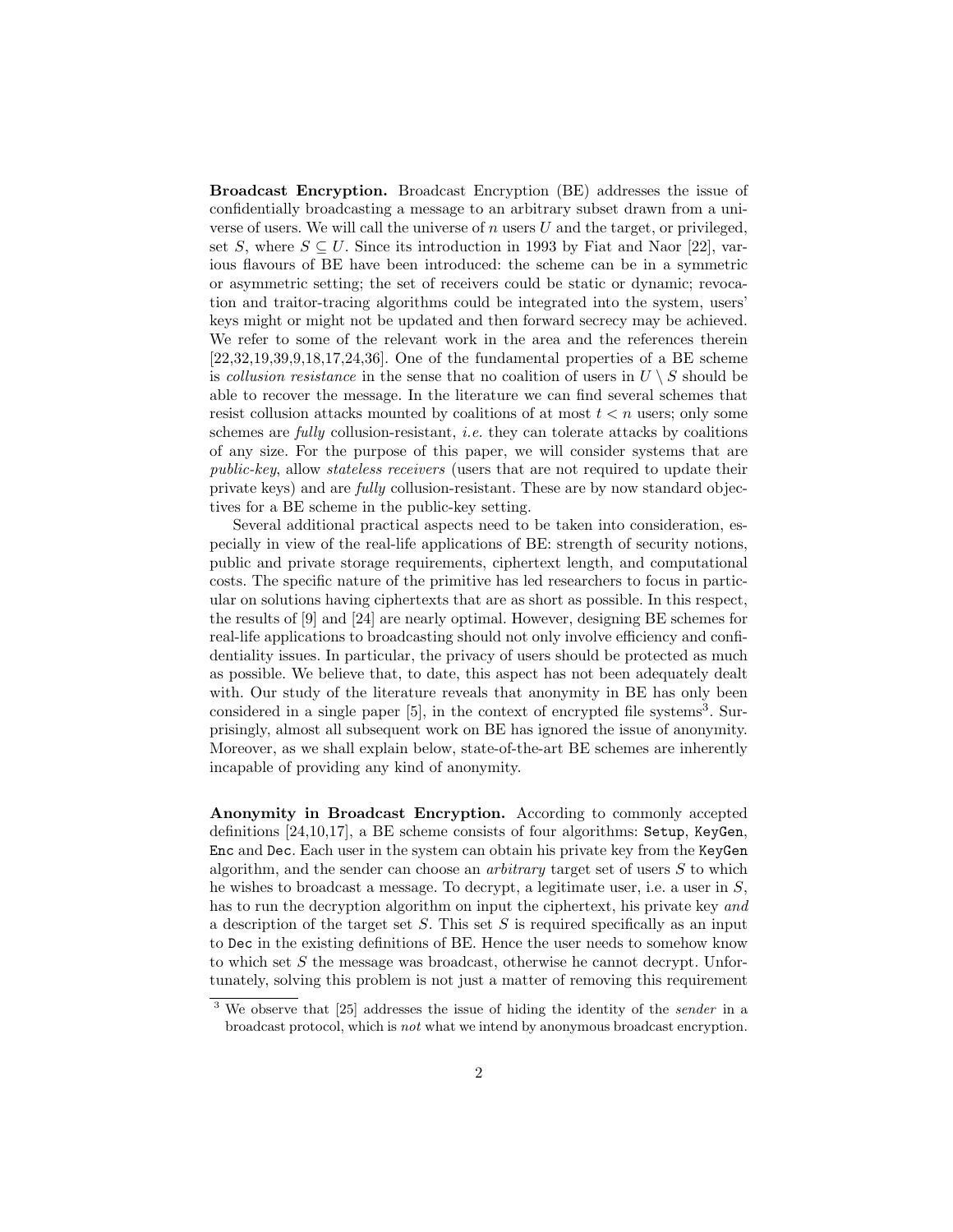from the model, as current schemes explicitly rely on S as an input to Dec for decryption to work. Thus these schemes cannot provide any anonymity.

This limitation in the existing BE model and schemes clearly causes serious privacy issues: imagine we deploy a BE scheme, as defined above, for television broadcasting. Suppose the privileged set is the set of all users who have paid a subscription to a certain channel. Each customer should have access to that channel using his private key. The problem is that, to decrypt, he will have to know who else has paid for the specific subscription! Not only is this requirement very inconvenient for the practical deployment of BE schemes, it is also a severe violation of the individual subscriber's privacy. Ideally, a BE scheme should protect users' privacy by guaranteeing that ciphertexts do not leak any information about the privileged set S.

Current BE schemes such as those in [24,10,17] do not account for the cost of broadcasting a description of S when calculating the size of ciphertexts. In the most general usage scenario intended for BE, where  $S$  is dynamic and may be unpredictable from message to message, the ciphertexts in such schemes must effectively include a description of  $S$  as part of the ciphertexts themselves. This means that the true ciphertext size in these schemes is linear in  $n$  rather than  $constant-size, as a cursory examination of the schemes might suggest<sup>4</sup>. How$ ever, achieving linear-sized ciphertext is already an impressive achievement, since there is a simple counting argument showing that, for a universe of  $n$  users in which every possible subset  $S$  should be reachable by secure broadcast, ciphertexts must contain at least n bits.

Further Details on Related Work. As mentioned above, the only prior work addressing the issue of anonymity in BE appears to be that of Barth *et al.* [5] (there, it is called *privacy*). In [5], several BE systems used in practice were examined with respect to anonymity. In addition, a generic construction for a BE scheme using a key-private, IND-CCA secure PKE scheme was given, with the scheme achieving anonymity and IND-CCA security against static adversaries. The construction encrypts the message for each intended receiver using the PKE scheme, and then ties together the resulting ciphertexts using a strongly secure one-time signature. Barth et al. [5] also provided a technique which can be used to speed-up decryption, but this technique was only analysed in the Random Oracle Model.

In very recent work [21] that builds on [5] and this paper, the authors have given constructions for anonymous broadcast encryption schemes with compact ciphertexts, but using a much weaker notion of anonymity that does not seem to relate very closely to real-world requirements.

In [11] the authors provide a private linear broadcast encryption (PLBE) scheme to realise a fully collusion-resistant traitor-tracing scheme. A PLBE, however, is a BE system with limited capabilities (i.e. it cannot address arbitrary sets of users) and hence this work does not provide a solution to the

 $4$  This does not rule the use of compact encodings of  $S$  being transmitted with ciphertexts in more restrictive usage scenarios, for example, only sending the difference in S when the set S changes only slowly from message to message.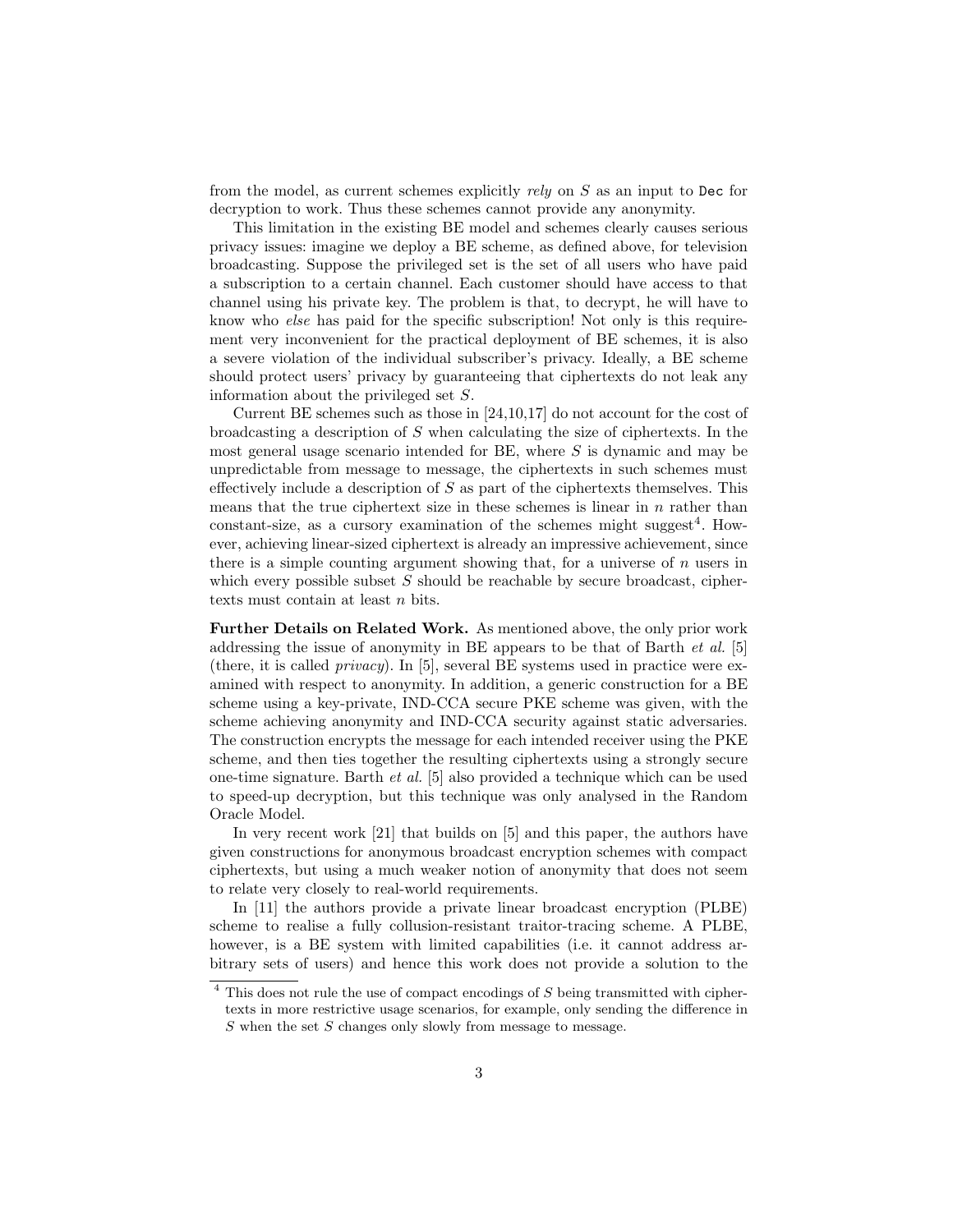problem considered so far.

There is much work, both cryptographic and non-cryptographic, on pseudonymous systems. In principle, pseudonyms could be used to enhance the anonymity of BE schemes: now users would not be identifiable directly, since a certificate would link a public key to a pseudonym rather than a real name. However, ciphertexts would still be linkable, in the sense that it would be possible to detect if two ciphertexts were intended for the same set of recipients or not. The approach we take here offers much stronger levels of privacy, removing ciphertext linkability in particular.

Our Contributions. Despite its importance, anonymous broadcast encryption has not received much attention since the initial work of Barth *et al.* [5]. This paper aims to raise the profile of this neglected primitive.

We start by giving a unified security definition for Anonymous Broadcast Encryption (ANOBE). Instead of separating anonymity and confidentiality as in [5], we use a combined security notion for ANOBE which helps to streamline our presentation and proofs. In addition, we strengthen the model to allow the adversary to make adaptive corruptions, with all of our constructions achieving security in this setting. In contrast, the definition of [5] is static, requiring the adversary to choose whom to corrupt before seeing the public keys in the system. As a first step, we show that our enhanced security definition is satisfiable: adaptively secure ANOBE can be built based only on the existence of IND-CCA secure PKE (without requiring the base PKE scheme to have anonymity properties itself). This construction results in a very efficient (constant-time) decryption procedure but has ciphertexts whose size is linear in  $n$ , the number of users in the universe U.

Our second contribution is to show that the generic construction for ANOBE suggested by Barth et al. [5] actually possesses adaptive security, and not merely static security as was established in [5]. This construction starts from any weakly robust (in the sense of [2]), key-private PKE scheme with chosen-ciphertext security. In comparison with our first generic construction, this result imposes stronger requirements on the underlying encryption scheme. However, it achieves shorter ciphertexts, with the size being linear in the size of the target set  $S$ . We also provide a variant of this construction that replaces the IND-CCA secure PKE component with an identity-based encryption (IBE) scheme having suitable security properties. This alternative further increases the set of components that can be used to obtain ANOBE.

One major drawback of the latter constructions is that decryption takes linear time in the size of the set S. Our third result is a technique allowing for constant decryption cost and which we prove secure in the standard model  $(i.e.,$ without random oracles) using our enhanced security definition. So far, the only known technique – put forth by Barth *et al.* [5] – enabling constant-time decryption requires the random oracle heuristic in the security analysis. To eliminate the random oracle, we introduce a new primitive, which we call an anonymous hint system. In essence, this primitive provides a way for an encrypter to securely tell receivers which ciphertext component is intended for them, allowing them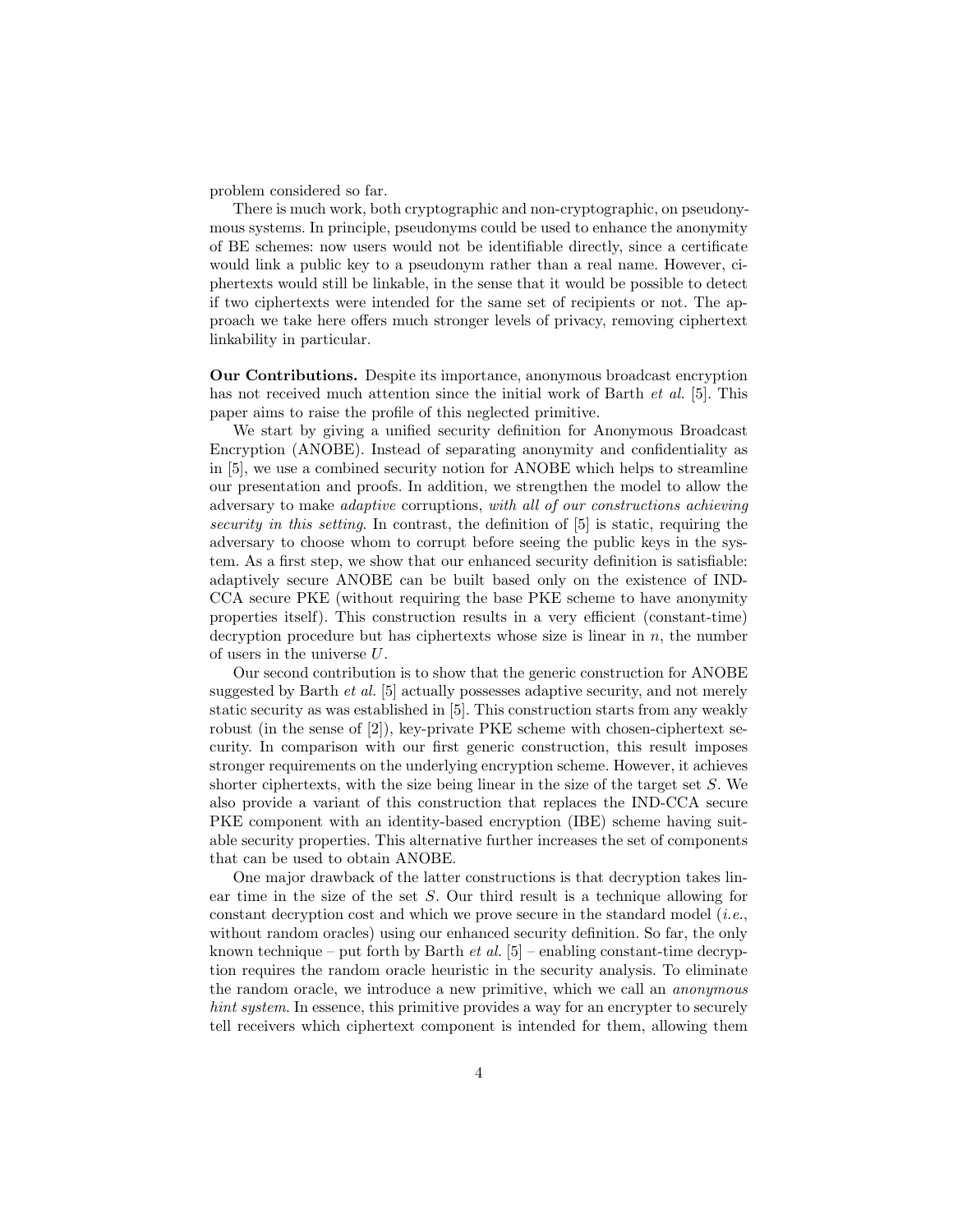to ignore all but one ciphertext component and so decrypt more efficiently. The hint primitive, for which we provide an implementation based on the Decision-Diffie-Hellman (DDH) assumption, is defined and realized in such a way that its integration with our generic ANOBE constructions maintains compatibility with our proofs of adaptive security.

Our fourth contribution is to show how randomness re-use techniques originally developed for PKE in [28,8,7] can be modified for secure deployment in the ANOBE setting. In particular, we identify a slightly stronger notion of reproducibility that we call key-less reproducibility. We show that if our base PKE scheme has this property (in addition to the other properties needed in our generic construction) then it can be used with the same randomness across all ciphertext components in our main ANOBE construction. This not only allows the size of ciphertexts to be reduced further (by eliminating repeated ciphertext elements) but also reduces the sender's computational overhead.

In the full version of the paper [30], we establish that the Kurosawa-Desmedt (KD) [29] hybrid encryption scheme can be tweaked to have all the properties that are needed of the base PKE scheme in our constructions. The KD scheme is an ideal starting point since it is one of most efficient PKE schemes with IND-CCA security in the standard model.

Tying everything together and using KD<sup>∗</sup> as the base scheme, we obtain the currently most efficient instantiation of an ANOBE scheme, for which ciphertexts contain only 2 group elements and |S| symmetric ciphertexts (plus a signature and a verification key). Decryption can be achieved in constant time by combining this scheme with our DDH-based hint system, with an additional  $2|S| + 1$  group elements in the ciphertext.

As can be seen from the details of our constructions, achieving anonymity does not add any cost to the encryption process compared to non-anonymous schemes (for example, [9,24]): in our ANOBE schemes, encryption requires a number of group operations that is linear in  $|S|$ . As for decryption, our speed-up technique allows the legitimate user to recover the message in constant time. Our ciphertext size is linear in  $|S|$  (and thus linear in n and of the same order of magnitude as the true ciphertext size in existing BE schemes). Thus one interpretation of our results is that anonymity does not "cost" anything in an asymptotic sense. Naturally, the constants matter in practice, and reducing the constant in the ciphertext size for ANOBE to something closer to what can be achieved in the non-anonymous setting is a major open problem. However, we reiterate that reducing the *true* size of ciphertexts below linear in  $n$  in either the anonymous or non-anonymous setting is impossible.

## 2 Anonymous Broadcast Encryption

We define a model of public-key Broadcast Encryption, where algorithms are specified to allow for anonymity (similarly to [5]) and they are general enough to include the identity-based variant of BE introduced in [17].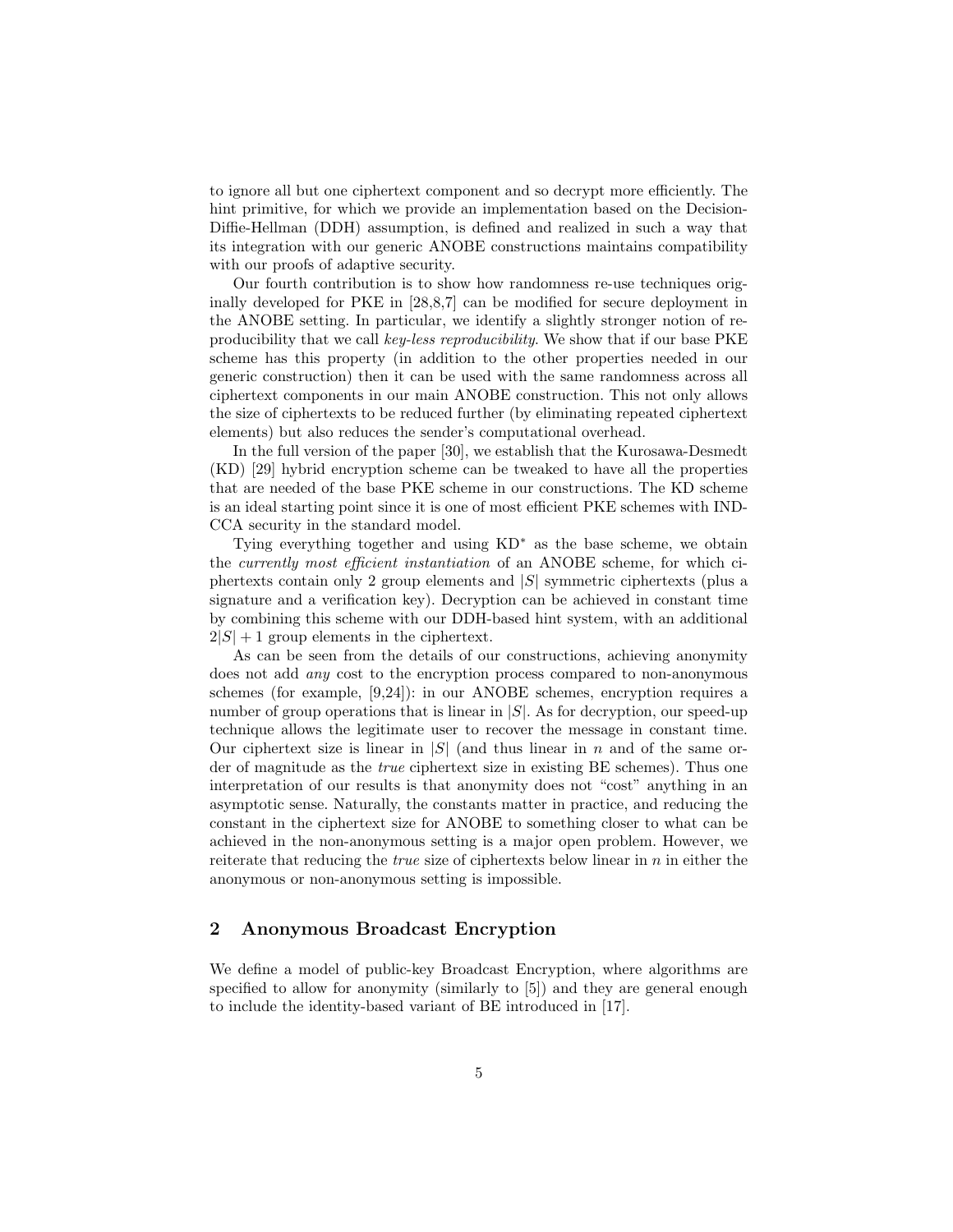**Definition 1.** Let  $U = \{1, ..., n\}$  be the universe of users. A broadcast encryption (BE) scheme is defined by four algorithms and has associated message space MSP and ciphertext space CSP.

- BE. Setup( $\lambda$ , n): This algorithm takes as input the security parameter  $\lambda$  and the number of users in the system n. It outputs a master public key BE-MPK and a master secret key BE-MSK.
- $BE.Key-Gen(BE-MPK, BE-MSK, i):$  This algorithm takes as input BE-MPK, BE-MSK and an index  $i \in U$  and outputs the private key sk<sub>i</sub> for user i.
- $BE. Enc(BE-MPK, m, S)$ : This algorithm takes as input BE-MPK, a message  $m \in \mathcal{MSP}$  and a subset  $S \subseteq U$ , the broadcast target set. It outputs a ciphertext  $c \in \mathcal{CSP}$ .
- ${\tt BE. Dec}({\tt BE-MPK}, \mathit{sk}_i, c)$ : This algorithm takes as input  ${\tt BE-MPK},$  a private key sk<sub>i</sub> and a ciphertext  $c \in \mathcal{CSP}$ . It outputs either a message  $m \in \mathcal{MSP}$  or a failure symbol  $\perp$ .

For all  $S \subseteq U$  and  $i \in U$ , if  $c = BE \cdot Enc(BE \cdot MPK, m, S)$  and  $sk_i$  is the private  $key for i \in S, then \text{ BE. Dec}(BE-MPK, sk_i, c) = m with overwhelming probability.$ 

We observe that this definition no longer requires the set  $S$  as an input to the decryption algorithm. This is crucial in developing the notion of anonymous broadcast encryption (ANOBE), for which we next provide an appropriate security model for the case of adaptive adversaries.

Definition 2. We define the ANO-IND-CCA security game for BE as follows. **Setup.** The challenger C runs  $BE$ . Setup $(\lambda, n)$  to generate the master key pair (BE-MPK, BE-MSK) and gives BE-MPK to the adversary A.

**Phase 1.** A can issue queries to a private key extraction oracle for any index  $i \in$ U. The oracle will respond by returning  $sk_i = BE$ . Key-Gen(BE-MPK, BE-MSK, i). A can also issue decryption queries of the form  $(c, i)$ , where  $i \in U$ , and the oracle will return the decryption  $B\mathbf{E}.\mathsf{Dec}(BE\text{-}MPK, sk_i, c)$ .

**Challenge.** A selects two equal-length messages  $m_0$ ,  $m_1 \in \mathcal{MSP}$  and two distinct sets  $S_0, S_1 \subseteq U$  of users. We require that  $S_0$  and  $S_1$  be of equal size and also impose the restriction that A has not issued key queries for any  $i \in$  $S_0 \triangle S_1 = (S_0 \setminus S_1) \cup (S_1 \setminus S_0)$ . Further, if there exists an  $i \in S_0 \cap S_1$  for which A has queried the key, then we require that  $m_0 = m_1$ . The adversary A passes  $m_0, m_1$  and  $S_0, S_1$  to C. The latter picks a random bit  $b \in \{0, 1\}$  and computes  $c^* = BE \cdot Enc(BE \cdot MPK, m_b, S_b)$  which is returned to A.

**Phase 2.** A continues to make queries to the private key extraction oracle with the restrictions that  $i \notin S_0 \triangle S_1$  and that, if  $i \in S_0 \cap S_1$ , then  $m_0 = m_1$ . A may continue issuing decryption queries  $(c, i)$  with the restriction that if  $c = c^*$  then either  $i \notin S_0 \triangle S_1$  or  $i \in S_0 \cap S_1$  and  $m_0 = m_1$ .

Guess. The adversary outputs its guess b' for b.

Definition 3. We say that a BE scheme is anonymous and semantically secure against chosen-ciphertext attacks  $(ANO-IND-CCA)$  if all polynomial-time adaptive adversaries A have at most negligible advantage in the above game, where A's advantage is defined as  $Adv_{A,BE}^{ANO-IND-CCA}(\lambda) = |Pr[b'=b]-\frac{1}{2}|$ .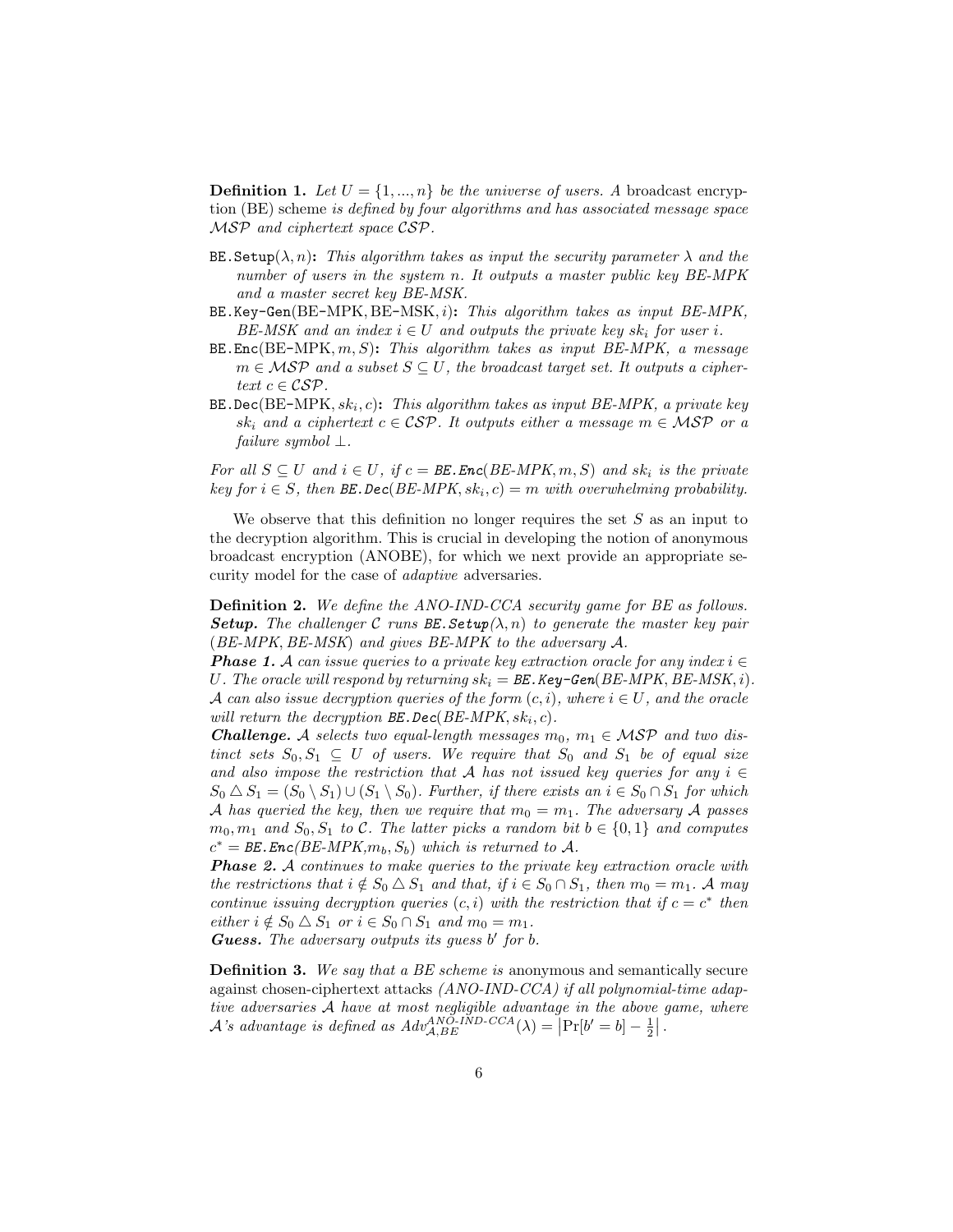Like the definition of [5], Definition 2 does not require the ANOBE ciphertext to hide the number of receivers. However, specific schemes (such as the one in Section 3.1) can also conceal the cardinality of S.

We will next show that this notion is indeed *feasible* by presenting a generic construction that relies solely on the existence of IND-CCA secure PKE schemes. We will then improve its performance by giving alternative generic constructions whose underlying primitives require additional security properties.

## 3 Generic Constructions for ANOBE from PKE

#### 3.1 ANOBE from Minimal Assumptions

Since our aim is to provide a formal treatment of anonymous broadcast encryption, we begin by showing that ANOBE can be achieved. Indeed, by simply assuming the existence of an IND-CCA secure PKE scheme we can construct an ANOBE scheme as follows.

Let  $\pi^{\rm pke} =$  (Gen, KeyGen, Encrypt, Decrypt) be a PKE scheme with message space  $\mathcal{M} = \{0, 1\}^m$ . Here, algorithm Gen takes as input a security parameter and outputs public parameters par, used by KeyGen to generate a key pair  $(pk, sk)$ . Let  $\Sigma = (\mathcal{G}, \mathcal{S}, \mathcal{V})$  be a one-time signature scheme consisting of a key generation algorithm  $\mathcal{G}$ , a signing algorithm  $\mathcal{S}$  and a verification algorithm  $\mathcal{V}$ . We assume that the key space of  $\Sigma$  is  $\mathcal{K} = \{0,1\}^v$ , for some  $v \in \text{poly}(\lambda)$ . We use  $\pi^{\text{pke}}$ and  $\Sigma$  to generically instantiate a BE scheme, with message space  $\{0,1\}^{m-v}$ . In the description hereafter, we include the symbol  $\varepsilon$  as a valid but distinguished message in  $\{0,1\}^{m-v}$ : in other words, all the messages that receivers accept as legal plaintexts are different from  $\varepsilon$ .

- BE. Setup $(\lambda, n)$ : Generate  $par \leftarrow$  Gen $(\lambda)$  and, for  $i = 1$  to n, generate  $(sk_i, pk_i) \leftarrow$ Keygen(par). The master private key is BE-MSK =  $\{sk_i\}_{i=1}^n$  and the master public key consists of BE-MPK =  $-par, \Sigma, \{pk_i\}_{i=1}^n$ .
- $BE.Key-Gen(BE-MPK, BE-MSK, i)$ : parse the master secret key BE-MSK as  $\{sk_i\}_{i=1}^n$  and output  $sk_i$ .
- BE.Enc(BE-MPK, M, S): to encrypt M for a receiver set  $S \subseteq \{1, \ldots, n\}$ , generate a one-time key pair  $(SK, VK) \leftarrow \mathcal{G}(\lambda)$ . For each  $j = 1$  to n, compute  $C_j = \mathsf{Encrypt}(par, pk_j, M || \mathsf{VK}) \text{ if } j \in S \text{ and } C_j = \mathsf{Encrypt}(par, pk_j, \varepsilon || \mathsf{VK}) \text{ if }$  $j \notin S$ . Finally, output  $C = (C_1, \ldots, C_n, \sigma)$ , where  $\sigma = \mathcal{S}(\mathsf{SK}, (C_1, \ldots, C_n))$ .
- BE.Dec(BE-MPK,  $sk_i, C$ ): given the ANOBE ciphertext  $C = (C_1, \ldots, C_n, \sigma),$ compute  $M' = \mathsf{Decrypt}(sk_i, C_i)$ . If  $M' \neq \perp$ , parse  $M'$  as  $M' = M||\mathsf{VK}$  for some bitstrings  $M \in \{0,1\}^{m-v}$  and  $\forall K \in \{0,1\}^v$ . Then, if it holds that  $\mathcal{V}(\mathsf{VK},(C_1,\ldots,C_n),\sigma) = 1$  and  $M \neq \varepsilon$  return M. Otherwise, output  $\bot$ .

The correctness follows directly from the correctness of  $\pi^{\text{pke}}$  and  $\Sigma$ . This construction is reminiscent of generic constructions of chosen-ciphertext-secure multiple encryption [20] and it is easily seen to yield a secure ANOBE. A proof of the following theorem is available in the full version of the paper [30].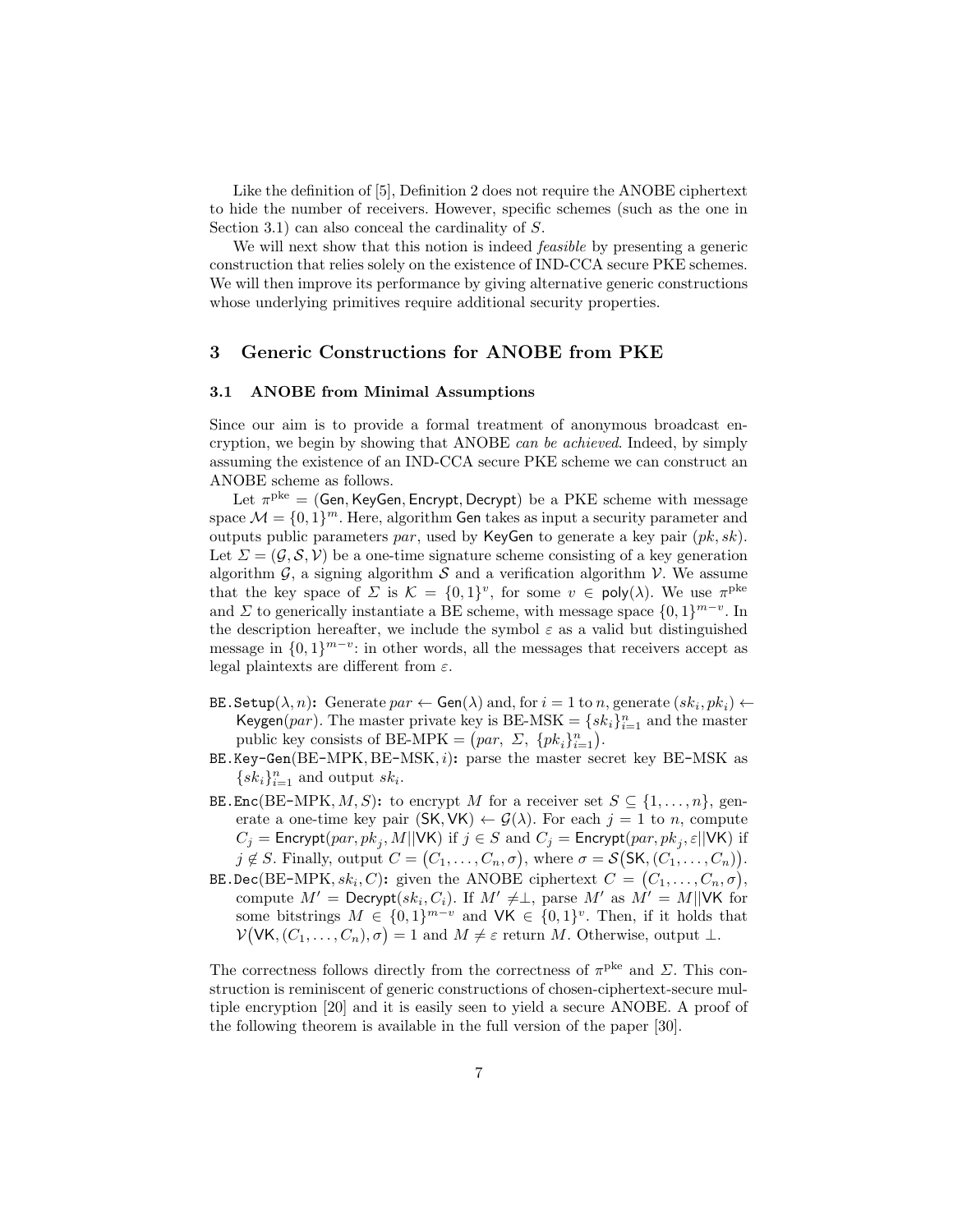**Theorem 1.** Let  $\pi^{pke}$  be an IND-CCA secure PKE scheme and let  $\Sigma$  be a strongly unforgeable one-time signature scheme. The BE scheme constructed above is ANO-IND-CCA secure against adaptive adversaries.

We have described an ANOBE scheme from minimal assumptions. We note that encryption time is linear in  $n$  but decryption is performed in *constant* time, since a user simply selects the ciphertext component to decrypt according to its index. However, the ciphertext size is *linear* in  $n$ , as we encrypt to each user in the universe. It is desirable to improve on this and achieve a realization of ANOBE with more compact ciphertexts.

We will next see how to modify this first generic construction, obtaining an ANOBE scheme whose ciphertext size is linear in the size of the target set S.

#### 3.2 Adaptively Secure ANOBE from Robust, Anonymous PKE

A simple solution to the broadcast problem is to encrypt the message under the public key of each user in the privileged set. This naive approach, so often discarded in most BE literature due to efficiency reasons, turns out to provide another generic construction for ANOBE, which differs from the previous one as now we deploy a public-key encryption scheme only to encrypt the message to the users in the target set.

For this approach, the underlying PKE scheme has to be key-private (or IK secure [6]), in that the ciphertext does not leak under which public key it was created. We also require the PKE scheme to be weakly robust, in the sense of [2], not only for correctness but also for consistency in the CCA security proof simulation. This property can be generically achieved [2] for any PKE scheme using a simple redundancy-based transformation.

This is essentially the construction that was already suggested by Barth, Boneh and Waters [5]. We now prove that it is actually adaptively secure, rather than just statically secure, as was established in [5].

Let  $\pi^{\rm pke} =$  (Gen, Keygen, Encrypt, Decrypt) be a PKE scheme and  $\Sigma = (\mathcal{G}, \mathcal{S}, \mathcal{V})$ be a one-time signature. Our ANOBE scheme,  $\text{ANOBE}^{\pi^{\text{pke}}, \Sigma}$ , is as follows.

- BE. Setup( $\lambda$ , n): Run Gen( $\lambda$ , n) to obtain public parameters par. For  $i = 1$  to n, run Keygen $\left( par\right)$  to generate  $\left( sk_{i},pk_{i}\right)$ . The master private key is BE-MSK =
	- $\{sk_i\}_{i=1}^n$  and the master public key is BE-MPK =  $\left( par, \sum, \{pk_i\}_{i=1}^n \right)$ .

BE.Key-Gen(BE-MPK, BE-MSK, *i*): given BE-MSK =  $\{sk_i\}_{i=1}^n$ , output  $sk_i$ .

BE.Enc(BE-MPK, M, S): to encrypt M for a receiver set  $S = \{i_1, \ldots, i_\ell\} \subseteq$  $\{1, \ldots, n\}$  of size  $\ell = |S|$ , generate a signature key pair  $(SK, VK) \leftarrow \mathcal{G}(\lambda)$ . For  $j = 1$  to  $\ell$ , compute  $C_j = \mathsf{Encrypt}(par, pk_{i_j}, M||\mathsf{VK}).$  The ANOBE ciphertext is  $C = (\mathsf{VK}, C_{\tau(1)}, \ldots, C_{\tau(\ell)}, \sigma)$ , where  $\sigma = \mathcal{S}(\mathsf{SK}, C_{\tau(1)}, \ldots, C_{\tau(\ell)})$  and  $\tau$ :  $\{1, \ldots, \ell\} \rightarrow \{1, \ldots, \ell\}$  is a random permutation.

BE.Dec(BE-MPK, $sk_i, C$ ): parse  $C$  as a tuple  $({\sf V}{\sf K},C_1,\ldots,C_\ell,\sigma).$  Return  $\bot$  if  $\mathcal{V}(\mathsf{VK}, C_1, \ldots, C_\ell, \sigma) = 0.$  Otherwise, repeat these steps for  $j = 1$  to  $\ell$ .

1. Compute  $M' = \mathsf{Decrypt}(sk_i, C_j)$ . If  $M' \neq \perp$  and can moreover be parsed as  $M' = M||VK$  for some M of appropriate length, return M.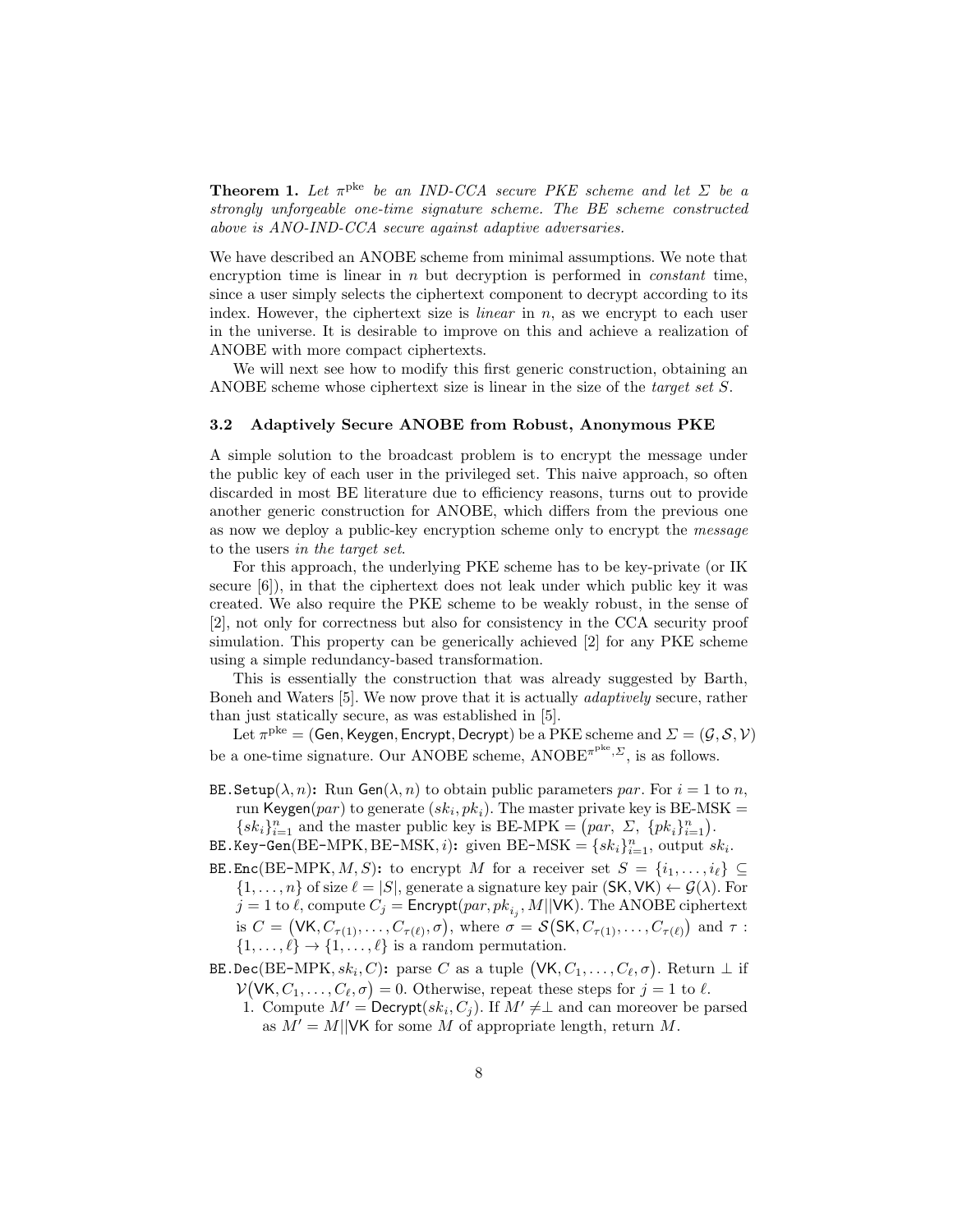2. If  $j = \ell$  output ⊥.

The correctness of ANOBE<sup> $\pi$ <sup>pke</sup>, $\Sigma$  follows directly from the correctness and weak</sup> robustness of  $\pi$ <sup>pke</sup>.

**Theorem 2.**  $ANOBE^{\pi^{\text{pke}}}, \Sigma$  is adaptively ANO-IND-CCA secure assuming that: (i)  $\pi^{\rm pke}$  is key-private and IND-CCA (AI-CCA) secure and weakly robust under chosen-ciphertext attacks (as defined in [2]); (ii)  $\Sigma$  is a strongly unforgeable one-time signature scheme.

In our proof (given in the full version of the paper) we make use of a sequence of hybrid arguments where ciphertext components are gradually modified at each step and each hybrid argument requires the reduction to guess upfront the identity of an uncorrupted user.

In terms of efficiency, from this construction we will obtain secure ANOBE schemes with typically very small (constant) private key storage requirements and ciphertexts which are  $|S|$  times the size of the ciphertext of the underlying PKE scheme. Encryption and decryption have both cost linear in the size of S.

If we look at recent efficient instantiations of BE, for example that of Gentry-Waters [24], we have private keys whose size is linear in the number of users, and ciphertexts which consist of  $n$  bits plus 3 group elements (if we include the cost of transmitting a description of  $S$  as part of the ciphertext). It is clear that in general the solution of [24] is more efficient in terms of ciphertext size. The key point though is that it is not anonymous.

## 4 Generic Construction for ANOBE from IBE

An IBE scheme  $I$  typically consists of four algorithms (Setup, KeyExt, Enc, Dec), where Setup and KeyExt are run by a trusted authority (TA). Our construction uses a multi-TA IBE scheme  $I' = (CommonSetup, TASetup, KeyDer, Enc', Dec')$ as formalized in [34]. We recall from [34] that CommonSetup, on input the security parameter, outputs the system's parameters par and a set of labels of the TAs in the system, and that TASetup, on input par, outputs a master public key  $mpk$  and a master secret key  $msk$ . This algorithm is randomized and executed independently for each TA in the system. The remaining algorithms are as per a normal IBE scheme. For this primitive we consider the notion of TA anonymity, as defined in [34], which formally models the inability of the adversary to distinguish two ciphertexts corresponding to the same message and identity, but created using different TA master public keys. An example of a TA-anonymous IBE scheme is the multi-TA version of Gentry's IBE [23] developed in [35].

Now, let  $I' =$  (CommonSetup, TASetup, KeyDer, Enc', Dec') be a weakly robust (in the sense of a definition of robustness deferred to the full version of the paper), multi-TA IBE scheme and let  $\Sigma = (\mathcal{G}, \mathcal{S}, \mathcal{V})$  be a signature scheme. We will use  $I'$  and  $\Sigma$  to generically instantiate a BE scheme in the following way.

BE. Setup( $\lambda$ , n): Run CommonSetup on input of  $\lambda \in \mathbb{N}$  to obtain the system's parameters par. Run TASetup(par) n times to obtain n distinct master key pairs  $\{mpk_i, msk_i\}_{i\in U}$ . Return the par,  $\Sigma$  and n public keys  $\{mpk_i\}_{i\in U}$ .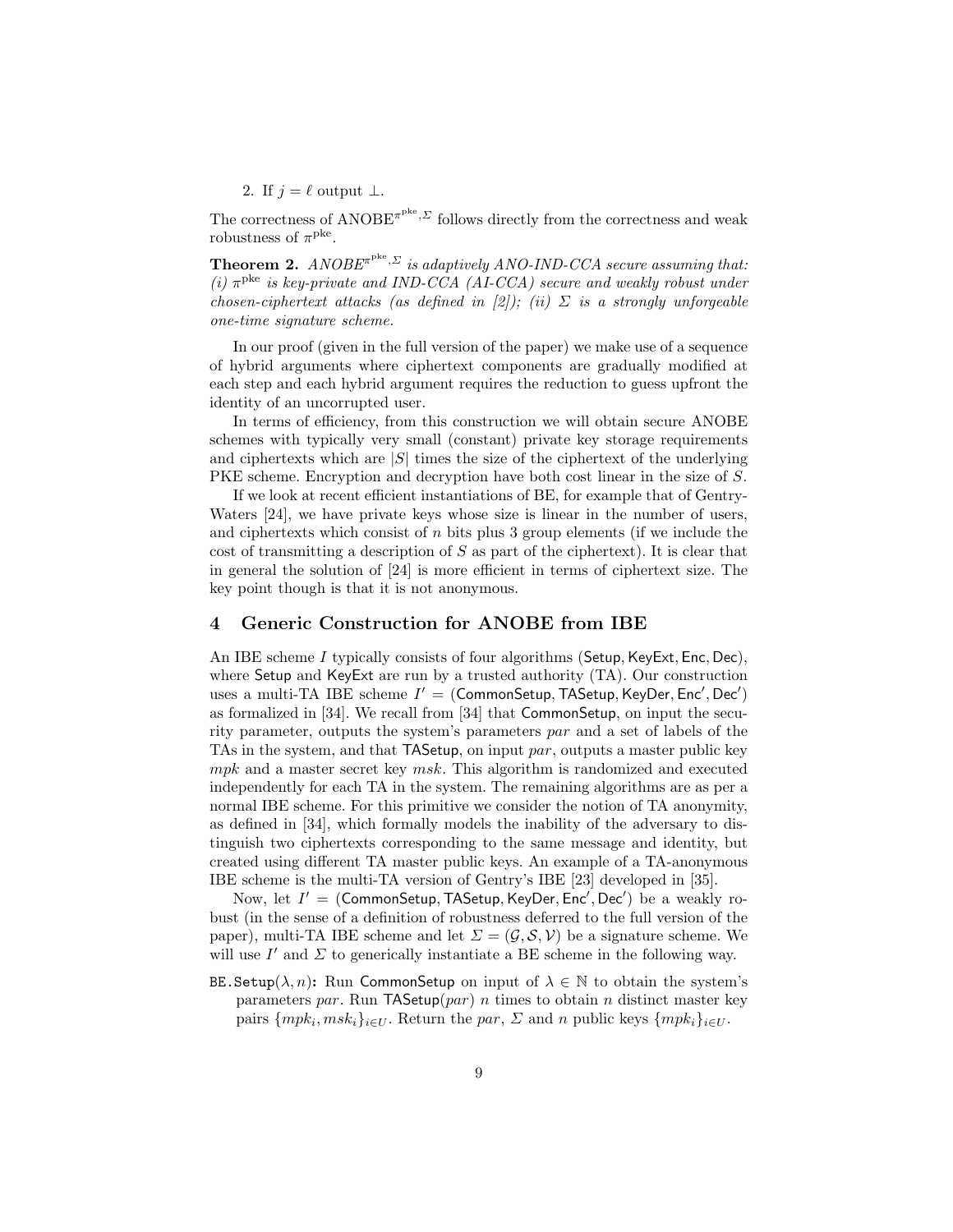- BE.Key-Gen $(par, \lambda, i)$ : Return  $msk_i$ , the secret key corresponding to the public key  $mpk_i$  of user i.
- BE. Enc(par, M, S): Run G to obtain a one-time signature key pair (SK, VK). For each  $i \in S$  run  $Enc'(mpk_i, M, \forall K)$  to obtain ciphertext  $C_i$ . The ANOBE ciphertext is  $C = (\mathsf{VK}, C_{\tau(1)}, \ldots, C_{\tau(\ell)}, \sigma)$ , where  $\sigma = \mathcal{S}(\mathsf{SK}, C_{\tau(1)}, \ldots, C_{\tau(\ell)})$ and  $\tau : \{1, \ldots, \ell\} \rightarrow \{1, \ldots, \ell\}$  is a random permutation.
- BE.Dec(par,  $msk_i, C$ ): Parse C as  $(\mathsf{VK}, C_1, \ldots, C_\ell, \sigma)$ . If  $\mathcal{V}(\mathsf{VK}, C_1, \ldots, C_\ell, \sigma) =$ 0, return ⊥. Otherwise, compute  $sk_{i_{\forall K}} = \textsf{KeyDer}(mpk_i, msk_i, \textsf{VK})$  and repeat the following steps for  $j = 1$  to  $\ell$ .
	- 1. Compute  $M' = \text{Dec}'(mpk_i, sk_{i_{\forall K}}, C_j)$ . If  $M' \neq \perp$  and can moreover be parsed as  $M' = M||VK$  for some M of appropriate length, return M.
	- 2. If  $j = \ell$  output ⊥.

The correctness of the BE scheme follows directly from the correctness and the weak robustness of the IBE scheme  $I'$  used to construct it.

If instantiated with the multi-TA version of Gentry's IBE scheme [23,35] (which can be made weakly robust simply by applying the transform in [2]), this construction yields very short constant size private keys (just one element in  $\mathbb{Z}_p^*$ ) and ciphertexts consisting of roughly  $3 \cdot |S|$  group elements (|S| in G and  $2 \cdot |S|$ in  $\mathbb{G}_T$ ) plus a signature and a verification key. Encryption and decryption have both cost linear in the size of S.

**Theorem 3.** Let  $I'$  be a TA-anonymous, sID-IND-CPA secure IBE scheme and let  $\Sigma$  be a strongly unforgeable one-time signature. Then, the above BE scheme is adaptively ANO-IND-CCA secure.

We give some intuition for the proof. We observe that, in [35], the authors apply a modified version of the Canetti-Halevi-Katz (CHK) transform [13] using the same primitives as our generic construction to obtain a key-private IND-CCA PKE scheme. We introduce further modifications to build a BE scheme achieving ANO-IND-CCA security. The idea is that, within this transform, we encrypt m for the *same* identity VK under the  $|S|$  different public keys. We then sign all ciphertexts and append the verification key VK (note that this signature binds all these ciphertexts together). Upon decryption, a user verifies the signature against VK and, if valid, proceeds to derive the decryption key for identity VK by running the IBE key-extraction algorithm on input his private key. By similar arguments to those in [13] and [35], and by applying techniques analogous to those proving adaptive security in Theorem 2, we can show that adaptive ANO-IND-CCA security is achieved.

## 5 Efficient Decryption in the Standard Model

The generic constructions for ANOBE presented in Section 3.2 and 4 both suffer from linear time decryption. This arises from the fact that users do not know which ciphertext component is intended for them, and hence will have to perform an average of  $|S|/2$  decryptions before recovering the message. Clearly this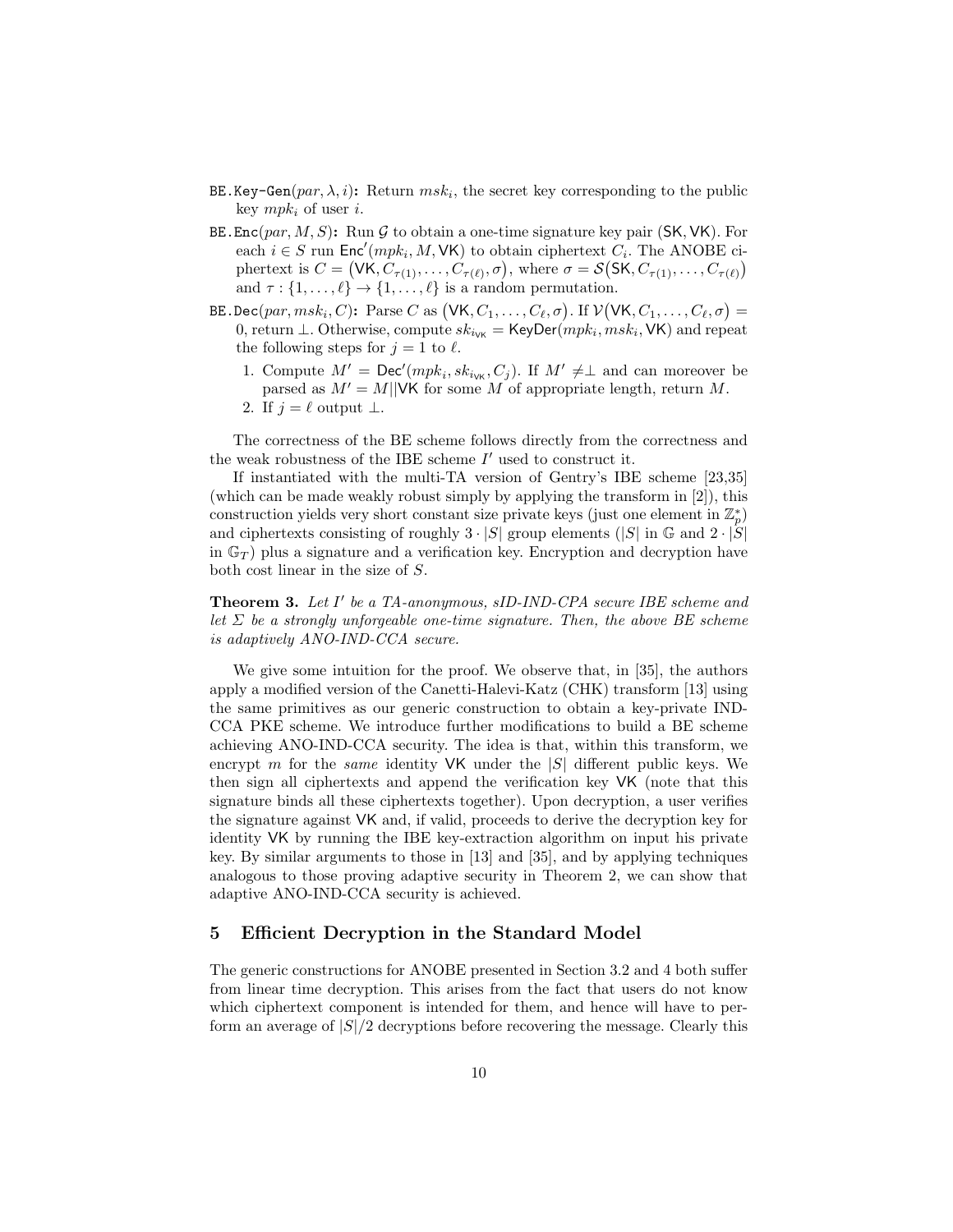procedure is quite cumbersome. We now present a technique which achieves constant time decryption in the standard model. We make use of a new primitive, called tag-based anonymous hint systems, for which we provide a definition, the relevant security models and a concrete instantiation.

#### 5.1 Tag-Based Anonymous Hint Systems

A tag-based anonymous hint system is a tag-based encryption scheme [27] allowing to generate weak forms of encryption under a tag t and a public key  $pk$ . The result of the process consists of a *value U* and a *hint H*. The pair  $(U, H)$  should be pseudo-random (in particular, hints generated under two distinct public keys should be indistinguishable) when only the public key  $pk$  is available. Also, the private key sk makes it possible to check whether a given hint  $H$  is valid w.r.t. a tag t. A value-hint pair can be seen as an extractable commitment to a public key. Formally, such a system is defined in terms of the following algorithms.

- $Keygen(cp)$ : takes as input a set of common public parameters  $cp$  and outputs a key pair  $(sk, pk)$ . We assume that cp specifies a randomness space  $\mathcal{R}^h$  and a space  $\mathcal{T}^h$  of acceptable tags for the scheme.
- $Hint(cp, t, pk, r):$  is a deterministic algorithm taking as input common public parameters cp, a public key pk, a tag t and random coins  $r \in_R \mathcal{R}^h$ . It outputs pair  $(U, H)$  consisting of a value U and a hint H. It is required that U only depends on the random coins  $r$  and not on  $pk$ .
- Invert $(\mathsf{cp}, sk, t, U)$ : is a deterministic "inversion" algorithm taking as input a value U, a tag t and a private key sk. It outputs either a hint H or  $\perp$  if U is not in the appropriate domain.

Correctness requires that, for any pair  $(sk, pk) \leftarrow \text{Keygen}(\lambda)$  and any possible random coins r, if  $(U, H) \leftarrow \text{Hint}(t, pk, r)$ , then Invert(cp, sk, t, U) = H.

Although hint systems bear similarities with tag-KEMs, as formalized by Abe et al. [3], the two primitives are different and incomparable. In the tag-KEM syntax, the symmetric "session key" is chosen first and it does not depend on the tag. In hint schemes, the syntax requires to choose a pair  $(U, H)$ , where U does not depend on  $pk$  but the session key  $H$  can depend on both  $pk$  and the tag (this is what happens in the construction we give). The security definitions are also different since, in Definition 4 hereafter, there is no inversion oracle (that would return  $H$  given  $U$  and  $t$ ) but only a verification oracle that determines if  $(U, H, t)$  form a valid triple with respect to public keys  $pk_0$  and  $pk_1$ .

In certain aspects, hint schemes are reminiscent of extractable hash proof systems [38] but there are several differences. In [38], in addition to the value that we call  $U$ , the random coins allowing to compute  $U$  are used to compute a witness S such that  $(U, S)$  satisfies some relation. From U, the element S is also computable using the private key and the value that we call  $H$  (which is termed "hash value" in  $[38]$ ). At the same time, S should be infeasible to compute without the private key or the random coins used to sample  $U$ . Hint schemes are different in that they rather require the hardness of computing  $H$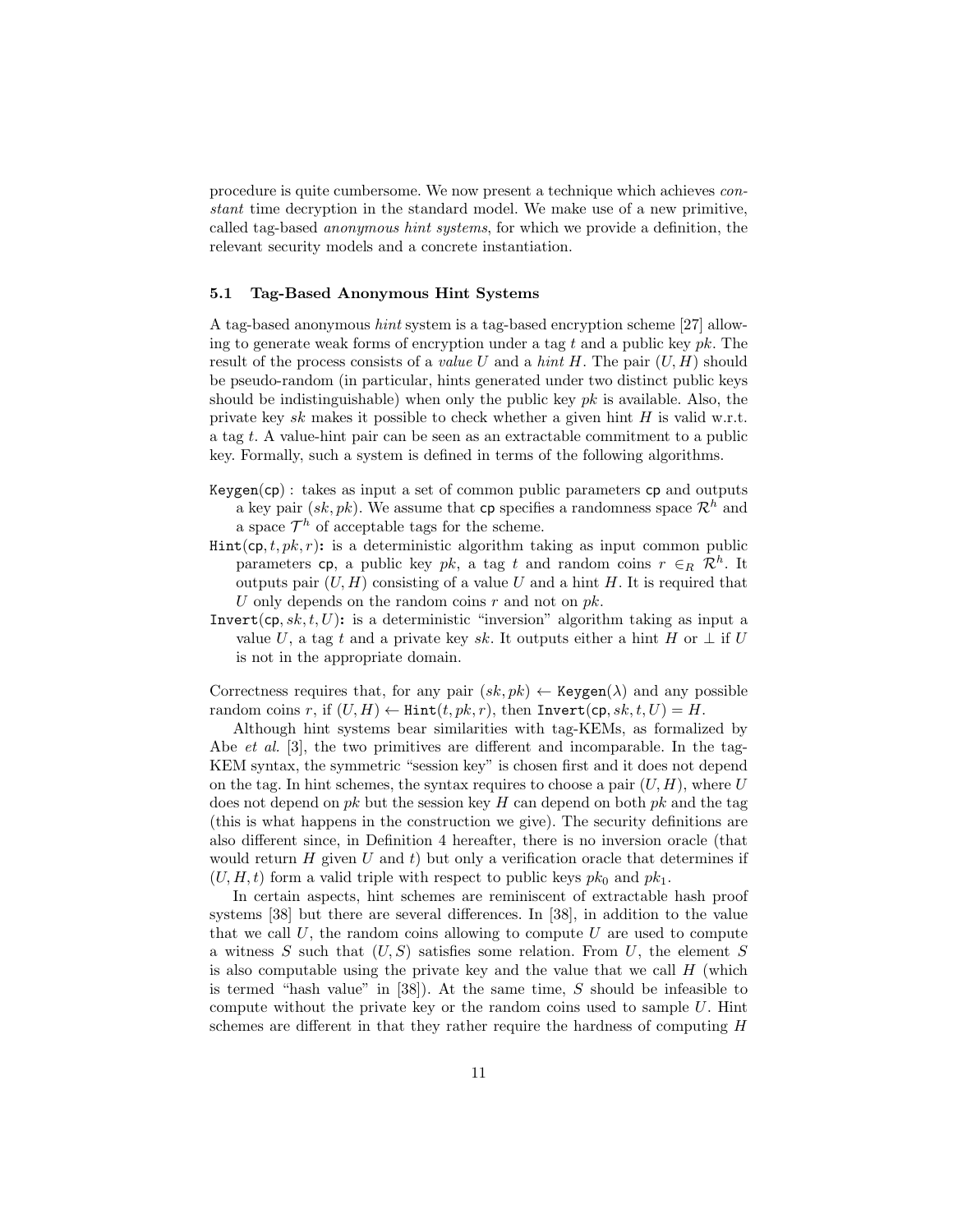from U without the private key. In addition, tag-based hints require that it be hard to decide if a pair  $(U, H)$  is valid for a certain tag  $t^*$  (*i.e.*, to decide if  $H = \text{Invert}(\text{cp}, sk, t^*, U)$  even with access to a decision oracle for tags  $t \neq t^*$ .

Definition 4. A tag-based hint system (Keygen, Hint, Invert) is anonymous if no PPT adversary has non-negligible advantage in the following game:

- 1. On input of common public parameters  $cp$ , the adversary A chooses a tag  $t^*$ and sends it to the challenger.
- 2. The challenger generates two key pairs  $(sk_0, pk_0) \leftarrow \text{Keygen}(\lambda), (sk_1, pk_1) \leftarrow$ Keygen( $\lambda$ ) and gives  $pk_0, pk_1$  to A.
- 3. On polynomially-many occasions, A adaptively invokes a verification oracle on value-hint-tag triples  $(U, H, t)$  such that  $t \neq t^*$ . The challenger replies by returning bits  $(d_0, d_1) \in \{0, 1\}^2$  where  $d_0 = 1$  if and only if  $H =$ Invert(cp,  $sk_0, t, U$ ) and  $d_1 = 1$  if and only if  $H = \text{Invert}(cp, sk_1, t, U)$ .
- 4. When A decides to enter the challenge phase, the challenger flips a binary coin  $b \stackrel{s}{\leftarrow} \{0,1\}$  and chooses other random coins  $r^* \stackrel{s}{\leftarrow} \mathcal{R}^h$ . It outputs  $(U^{\star}, H^{\star}) = \texttt{Hint}(\texttt{cp}, t^{\star}, pk_b, r^{\star}).$
- 5. A makes further queries but is not allowed to make queries involving the target tag  $t^*$ .
- 6. A outputs a bit  $b' \in \{0,1\}$  and wins if  $b' = b$ .

As usual, A's advantage is the distance  $\mathbf{Adv}^{\text{anon-hint}}(\mathcal{A}) = |\Pr[b' = b] - 1/2|$ .

Definition 5. A tag-based hint system (Keygen, Hint, Invert) is strongly robust if no PPT adversary A has non-negligible advantage in the following game, where  $A$ 's advantage is its probability of success.

- 1. The challenger chooses public parameters  $cp$  and generates pairs  $(sk_0, pk_0) \leftarrow$ Keygen( $\lambda$ ),  $(sk_1, pk_1$ )  $\leftarrow$  Keygen( $\lambda$ ). It gives  $cp$  and  $pk_0, pk_1$  to  $A$ .
- 2. A invokes a verification oracle on arbitrary value-hint-tag triples  $(U, H, t)$ . The challenger replies by returning bits  $(d_0, d_1) \in \{0, 1\}^2$  where  $d_0 = 1$ if and only if  $H = \text{Invert}(cp, sk_0, t, U)$  and  $d_1 = 1$  if and only if  $H =$ Invert(cp,  $sk_1, t, U$ ).
- 3. A outputs a triple  $(U^*, H^*, t^*)$  and wins if  $H^* = \text{Invert}(\text{cp}, sk_0, t^*, U^*) = 1$ and  $H^* = \text{Invert}(\text{cp}, sk_1, t^*, U^*) = 1.$

Analogously to the PKE case [2], weak robustness is defined for tag-based hint schemes by letting the adversary simply make a challenge request in step 3. The challenger then chooses a tag  $t^*$  as well as random coins  $r^*$ , generates a value-hint pair  $(U^*, H^*) = \text{Hint}(\text{cp}, t^*, pk_0, r^*)$  and A wins if  $H^* =$ Invert(cp,  $sk_1, t^{\star}, U^{\star}$ ) = 1. Weak robustness will be sufficient for our purposes but the scheme hereafter is also strongly robust assuming that the discrete logarithm assumption holds in G.

To show that this newly defined primitive is indeed feasible, we give an example of an anonymous hint system based on the DDH assumption and the CCA-secure public key encryption scheme described in [14].

Let the common public parameters  $cp = \{G, p, g\}$  consist of a group G of prime order  $p > 2^{\lambda}$  with a generator  $g \in_R \mathbb{G}$ . We assume that tags are elements of  $\mathcal{T}^h = \mathbb{Z}_p^*$  and that the randomness space is  $\mathcal{R}^h = \mathbb{Z}_p^*$ .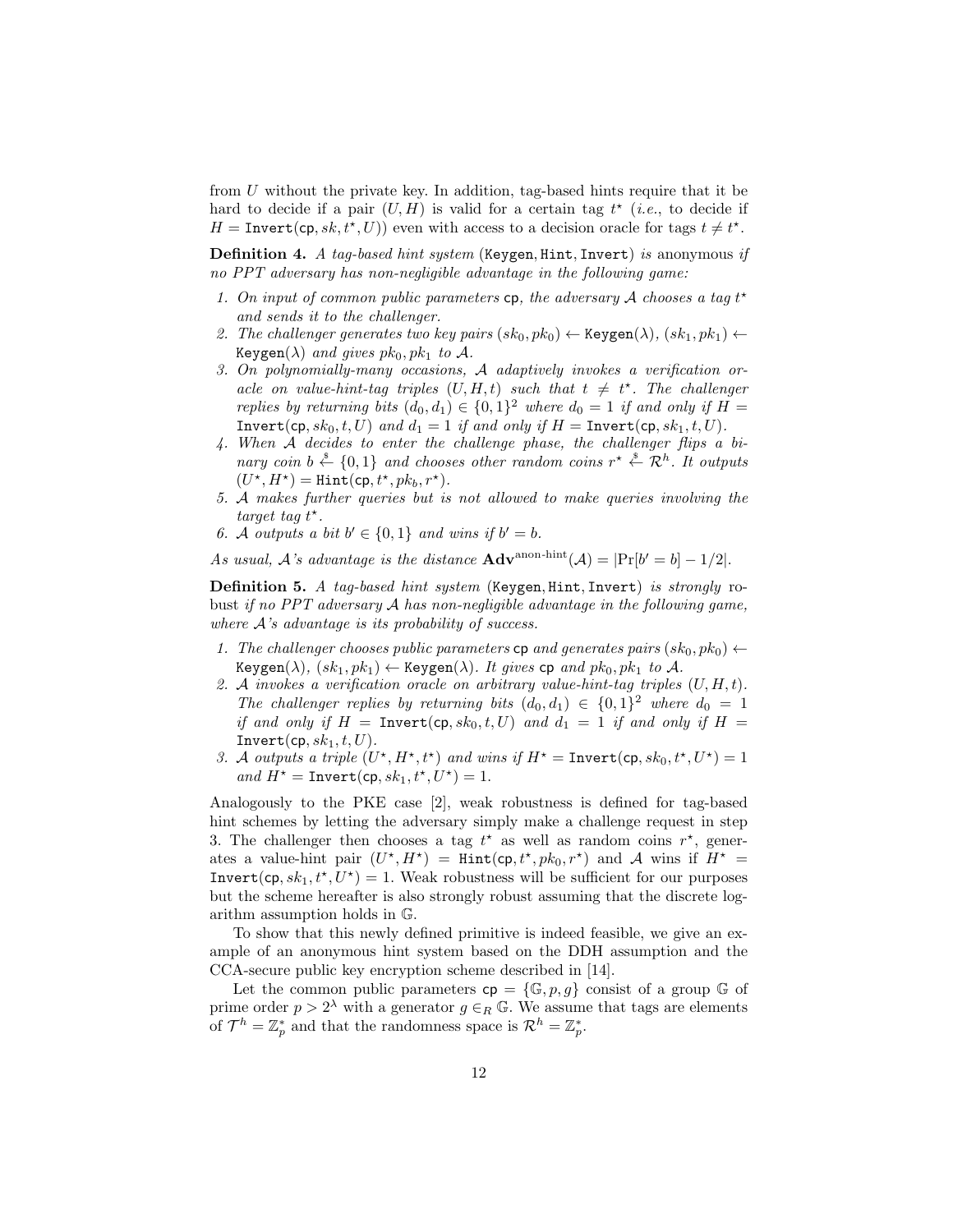Keygen(cp): chooses random  $x_1, x_2, y_1, y_2 \stackrel{s}{\leftarrow} \mathbb{Z}_p^*$  and computes  $X_i = g^{x_i}$  and  $Y_i = g^{y_i}$  for each  $i \in \{1, 2\}$ . The public key is  $pk = (X_1, X_2, Y_1, Y_2)$  and the private key is  $sk = (x_1, x_2, y_1, y_2)$ .

 $\text{Hint}(\textsf{cp}, t, pk, r) \colon \text{ given } pk = (\mathbb{G}, p, g, X_1, X_2, Y_1, Y_2), \text{ return } \perp \text{ if } r \notin \mathcal{R}^h = \mathbb{Z}_p^*.$ Otherwise, compute  $(U, H)$  as

$$
U = g^r
$$
,  $H = (V, W) = ((X_1^t X_2)^r, (Y_1^t Y_2)^r)$ .

Invert(cp, sk, t, U): return  $\perp$  if  $U \notin \mathbb{G}$ . Otherwise, parse the private key sk as  $(x_1, x_2, y_1, y_2) \in (\mathbb{Z}_p^*)^4$  and output  $H = (V, W) = (U^{t \cdot x_1 + x_2}, U^{t \cdot y_1 + y_2})$ 

In the full version of the paper, we prove that the scheme provides anonymity in the sense of Definition 4 under the DDH assumption and strong robustness (in the sense of Definition 5) under the discrete logarithm assumption.

# 5.2 ANOBE with Efficient Decryption

Let  $\pi^\text{hint} =$  (Keygen, Hint, Invert) be an anonymous hint system with its set of common public parameters  $\mathsf{cp}.$  Let  $\pi^\mathsf{pke} = (\mathsf{Gen}, \mathsf{Keygen}, \mathsf{Encrypt}, \mathsf{Decrypt})$  be a PKE scheme and  $\Sigma = (\mathcal{G}, \mathcal{S}, \mathcal{V})$  be a signature scheme.

BE. Setup( $\lambda$ , n): Obtain (par)  $\leftarrow$  Gen( $\lambda$ ) and, for each  $i \in \{1, \ldots, n\}$ , and generate encryption key pairs  $(\tilde{sk}_i, \tilde{pk}_i) \leftarrow \pi^{\text{pke}}$ .Keygen $(par)$  as well as hint key pairs  $(sk_i^h, pk_i^h) \leftarrow \pi^{\text{hint}}$ .Keygen(cp). The master private key consists of BE-MSK =  $\{\tilde{s}\tilde{k}_i, s k_i^h\}_{i=1}^n$  and the master public key is

BE-MPK = 
$$
(\text{cp}, par, \{(\tilde{pk}_i, pk_i^h)\}_{i=1}^n, \Sigma).
$$

- BE.Key-Gen(BE-MPK, BE-MSK,  $i$ ): parse BE-MSK as  $\{\tilde{sk}_i, sk_i^h\}_{i=1}^n$  and output  $sk_i = (\tilde{sk}_i, sk_i^h)$ .
- BE.Enc(BE-MPK, M, S): given a receiver set  $S = \{i_1, \ldots, i_\ell\} \subseteq \{1, \ldots, n\}$ of size  $\ell = |S|$  and a message M, generate a one-time signature key pair  $(\mathsf{SK}, \mathsf{VK}) \leftarrow \mathcal{G}(\lambda)$ . Then, choose random coins  $r \stackrel{\hspace{0.1em}\mathsf{\scriptscriptstyle\$}}{\leftarrow} \mathcal{R}^h$  for the hint scheme and compute  $(U, H_j) = \pi^{\text{hint}}$ .Hint(cp, VK,  $pk_{i_j}^h$ , r) for  $j = 1$  to  $\ell$  (recall that the first output U of Hint does not depend on the public key). For  $j = 1$  to l, compute  $C_j = \pi^{\text{pke}}$ . Encrypt $(par, \tilde{pk}_{i_j}, M||\forall K)$ . Choose a random permutation  $\tau : \{1, \ldots, \ell\} \to \{1, \ldots, \ell\}$  and set the final ciphertext as

$$
C = \big(\mathsf{VK}, U, (H_{\tau(1)}, C_{\tau(1)}), \ldots, (H_{\tau(\ell)}, C_{\tau(\ell)}), \sigma\big),
$$

where  $\sigma = \mathcal{S}(\mathsf{SK}, U, (H_{\tau(1)}, C_{\tau(1)}), \ldots, (H_{\tau(\ell)}, C_{\tau(\ell)})).$ 

BE.Dec(BE-MPK,  $sk_i, C$ ): on input of  $C = (\mathsf{VK}, U, (H_1, C_1), \ldots, (H_\ell, C_\ell), \sigma)$ and  $sk_i = (\tilde{sk}_i, sk_i^h)$ , return  $\perp$  if  $\mathcal{V}(\mathsf{VK}, U, (H_1, C_1), \ldots, (H_\ell, C_\ell), \sigma) = 0$  or if U is not in the appropriate space defined by  $\pi^{\text{hint}}$ . Otherwise, compute  $H = \pi^{\text{hint}}$ .Invert(cp, sk<sub>i</sub><sup>h</sup>, VK, U). If  $H \neq H_j$  for all  $j \in \{1, ..., \ell\}$ , return ⊥. Otherwise, let j be the smallest index such that  $H = H<sub>j</sub>$  and compute  $M' = \pi^{\text{pke}}$ .Decrypt $(\tilde{sk}_i, C_j)$ . If  $M'$  can be parsed as  $M' = M||\nabla K$  for some M of appropriate length, return M. Otherwise, output  $\bot$ .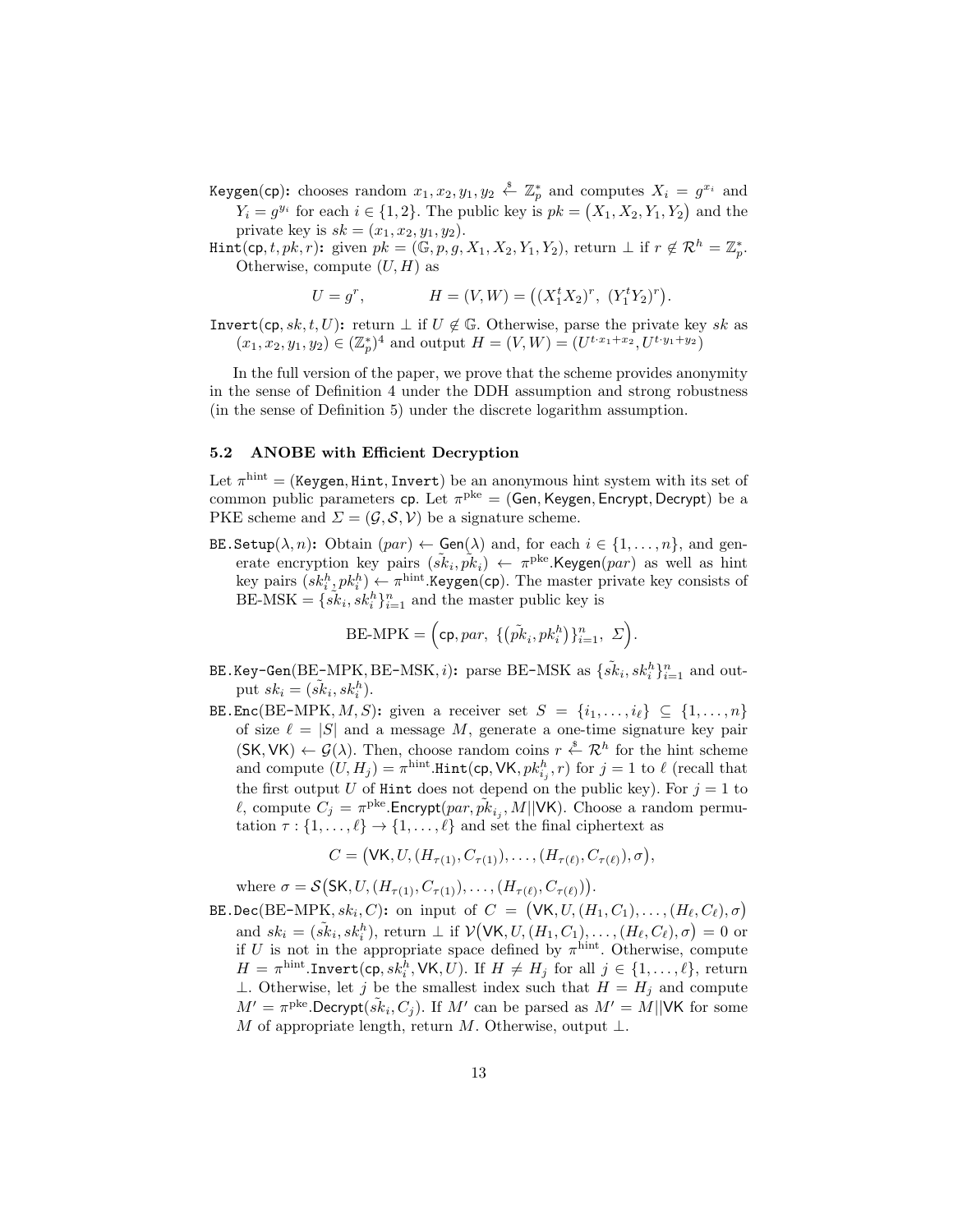The correctness of this scheme follows directly from the correctness and weak robustness of its component schemes  $\pi^{\text{hint}}$  and  $\pi^{\text{pke}}$ .

The following security result is proved in the full version of the paper.

**Theorem 4.** The above construction is adaptively ANO-IND-CCA secure if  $(i)$  $\pi^{\text{hint}}$  is anonymous; (ii)  $\pi^{\text{pke}}$  is AI-CCA secure and weakly robust under chosenciphertext attacks; (iii)  $\Sigma$  is a strongly unforgeable one-time signature.

In [5] a technique to speed up decryption was presented. The scheme of [5] can be seen as using a hint scheme where tags are empty strings and pairs  $(U, H_i)$ consist of  $U = g^r$  and  $H_j = H(X_{i_j}^r)$ , where H is a random oracle and  $X_{i_j} \in \mathbb{G}$ is the public key of the hint scheme. In the present context, it is tempting to believe that simple hints of the form  $X_{i_j}^r$  suffice to achieve efficient decryption in the standard model. Indeed, one step of the proof consists of a DDH-based transition from one hybrid game to another and, during that specific transition, the simulator  $\beta$  could simply handle all decryption queries using the private keys  $\{\tilde{sk}_i\}_{i=1}^n$  in the underlying encryption scheme since it knows them all. For reasons that will become apparent in the proof of a key lemma for Theorem 4 below, this does not suffice. The reason is that, the adversary can issue decryption queries where  $(g, U = g^r, X_{i_j}, H_{i_j} = X_{i_j}^{r'})$  does not form a Diffie-Hellman tuple. In this case, the answer of the simulator would differ from that of the real decryption procedure in the chosen-ciphertext scenario: more precisely, the simulation could accept a ciphertext that would be rejected by a real decryption.

In [5], Barth, Boneh and Waters addressed this problem using a random oracle and the Gap Diffie-Hellman assumption [33]: each hint was of the form  $H_j = H(X_{i_j}^r)$ , where H is the random oracle. By invoking the DDH-oracle at each random oracle query, the simulator was able to figure out which ciphertext components had to be decrypted so as to perfectly emulate the real decryption algorithm. Here, we address this issue in the standard model using the tag-based anonymous hint primitive.

It is convenient to instantiate the above construction by combining our DDHbased hint scheme with an encryption scheme based on the same assumption such as the Cramer-Shoup cryptosystem. Interestingly both schemes can be instantiated using the same DDH-hard cyclic group. Considering efficiency, it is moreover possible to recycle the group element  $g^r$  of the hint system and simultaneously use it as part of a Cramer-Shoup ciphertext. In the security proof, everything goes through with these optimizations.

# 6 Shortening Ciphertexts with Randomness Re-Use

This section considers randomness re-use [7,4], which is a powerful tool providing computational and bandwidth savings, as a technique to optimize ANOBE schemes. In [7], Bellare et al. introduce a property, called reproducibility, providing a condition under which randomness re-use is secure. We define the notion of key-less reproducibility, which is better suited for the anonymity setting.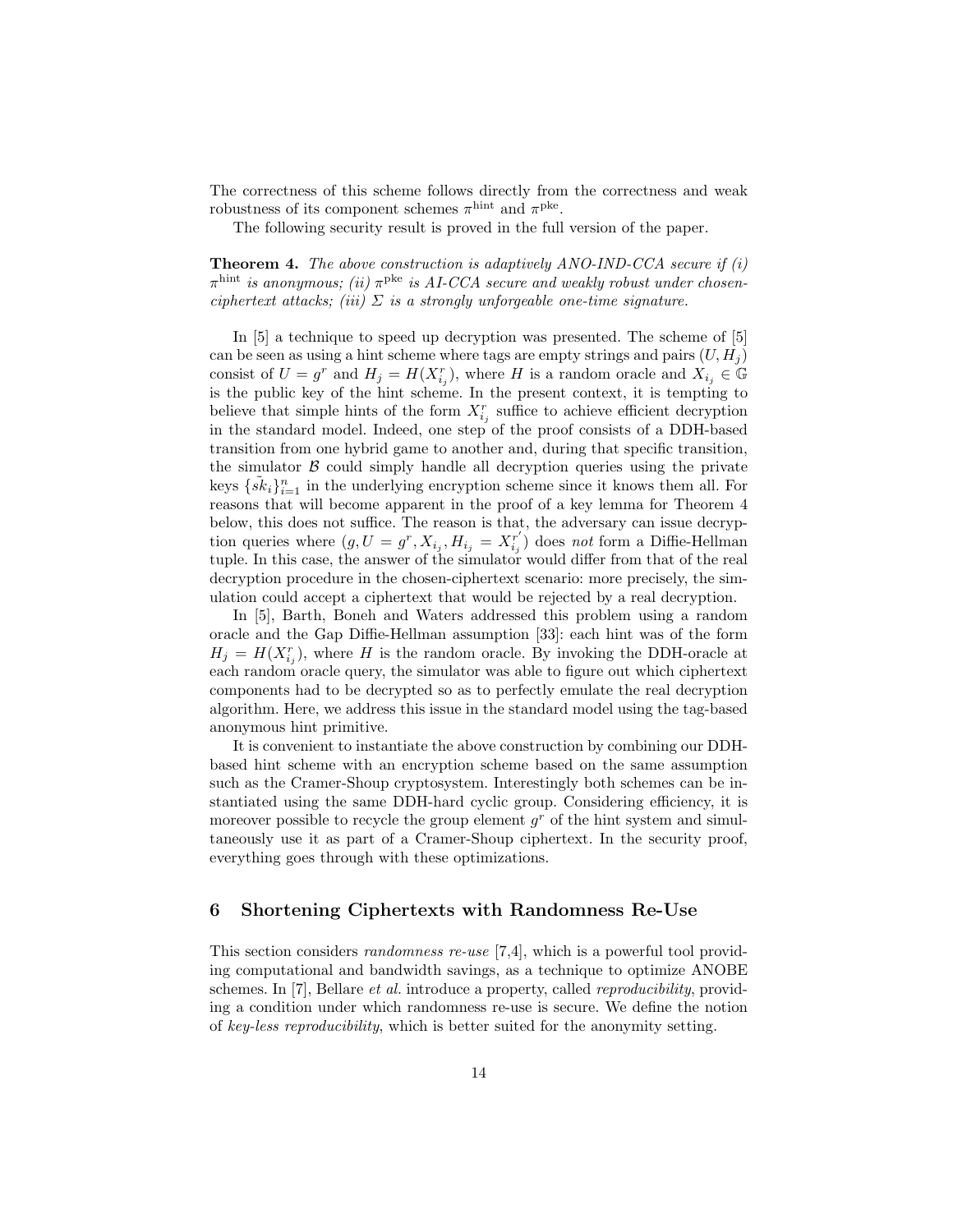**Definition 6.** Let  $\pi^{pke} =$  (Gen, Keygen, Encrypt, Decrypt) be a PKE scheme. Let M and R be the message and randomness space of  $\pi$ <sup>pke</sup>. Let R be an algorithm that takes as input the public parameters, a ciphertext, another random message and a key pair  $(s_k, pk)$ , and outputs a ciphertext. Consider the experiment:

 $\mathbf{Exp}_{\pi^\mathrm{pke},R}^{\mathsf{KLR}}(\lambda)$  $(par) \overset{\hspace{0.1em}\mathsf{\scriptscriptstyle\$}}{\leftarrow} \mathsf{Gen}(\lambda)$  $(pk, sk) \stackrel{\$}{\leftarrow}$  Keygen $(par)$  $m \stackrel{\hspace{0.1em}\mathsf{\scriptscriptstyle\$}}{\leftarrow} \mathcal{M};$   $r \stackrel{\hspace{0.1em}\mathsf{\scriptscriptstyle\$}}{\leftarrow} \mathcal{R}$  $c =$  Encrypt $(pk, m; r)$  $(pk', sk') \stackrel{\$}{\leftarrow}$  Keygen $(par)$  $m' \overset{\hspace{0.1em}\mathsf{\scriptscriptstyle\$}}{\leftarrow} \mathcal{M}$ return 1 if  $\textsf{Encrypt}(par, pk', m'; r) = R(par, c, m', pk', sk')$  and 0 otherwise.

 $\pi^{\text{pke}}$  is key-less reproducible if, for any  $\lambda$ , there is a PPT algorithm R such that the above experiment outputs 1 with probability 1.

We note that this definition differs from the one in [7] since the algorithm R does not take pk (the public key under which c was created) as an input. Indeed, this is a crucial difference which allows extending the notion of reproducibility to the context where anonymity is required. We now reconsider the generic construction for ANOBE presented in Section 3.2.

Let  $\pi^{\rm pke} =$  (Gen, Keygen, Encrypt, Decrypt) be a key-less reproducible PKE scheme and let  $\Sigma = (\mathcal{G}, \mathcal{S}, \mathcal{V})$  be a one-time signature. We call ANOBE  $_{rr}^{\pi^{\text{pke}}, \Sigma}$ the scheme constructed from  $\Sigma$  and  $\pi^{\text{pke}}$  as follows.

#### BE.Setup, BE.Key-Gen, BE.Dec are as in Section 3.2.

BE.Enc(BE-MPK, M, S): to encrypt M for a receiver set  $S = \{i_1, \ldots, i_\ell\} \subseteq$  $\{1, \ldots, n\}$  of size  $\ell = |S|$ , generate a signature key pair  $(SK, VK) \leftarrow \mathcal{G}(\lambda)$ . Choose  $r \stackrel{\$}{\leftarrow} \mathcal{R}$ , where  $\mathcal{R}$  is the randomness space of  $\pi_{par}^{\text{pke}}$ . Then, for each  $j =$ 1 to  $\ell$ , compute  $C_j =$  Encrypt $(par, pk_{i_j}, M||VK; r)$ . The final BE ciphertext consists of  $C = (\mathsf{VK}, C_{\tau(1)}, \ldots, C_{\tau(\ell)}, \sigma)$ , where  $\sigma = \mathcal{S}(\mathsf{SK}, C_{\tau(1)}, \ldots, C_{\tau(\ell)})$ and  $\tau : \{1, \ldots, \ell\} \to \{1, \ldots, \ell\}$  is a random permutation.

**Theorem 5.** Let  $\pi^{\text{pke}} = (\text{Gen}, \text{Keygen}, \text{Energy}, \text{Decrypt})$  be an AI-CCA secure, weakly robust and key-less reproducible PKE scheme. Let  $\Sigma$  be a strongly un- $\emph{forgeable one-time signature scheme. Then, ANOBE}_{rr}^{\pi^{\rm pke},\varSigma} \emph{ is adaptively ANO-}$ IND-CCA secure.

The proof for Theorem 5 (which is given in the full paper) is analogous to that of Theorem 2, the only difference being the use of algorithm  $R$  in the simulation.

We have shown that the key-less reproducibility of a PKE scheme guarantees that randomness can be re-used securely. We can exploit this property to compress the ANOBE ciphertexts and, depending on the concrete instantiation, significantly increase the efficiency of the scheme. More precisely, given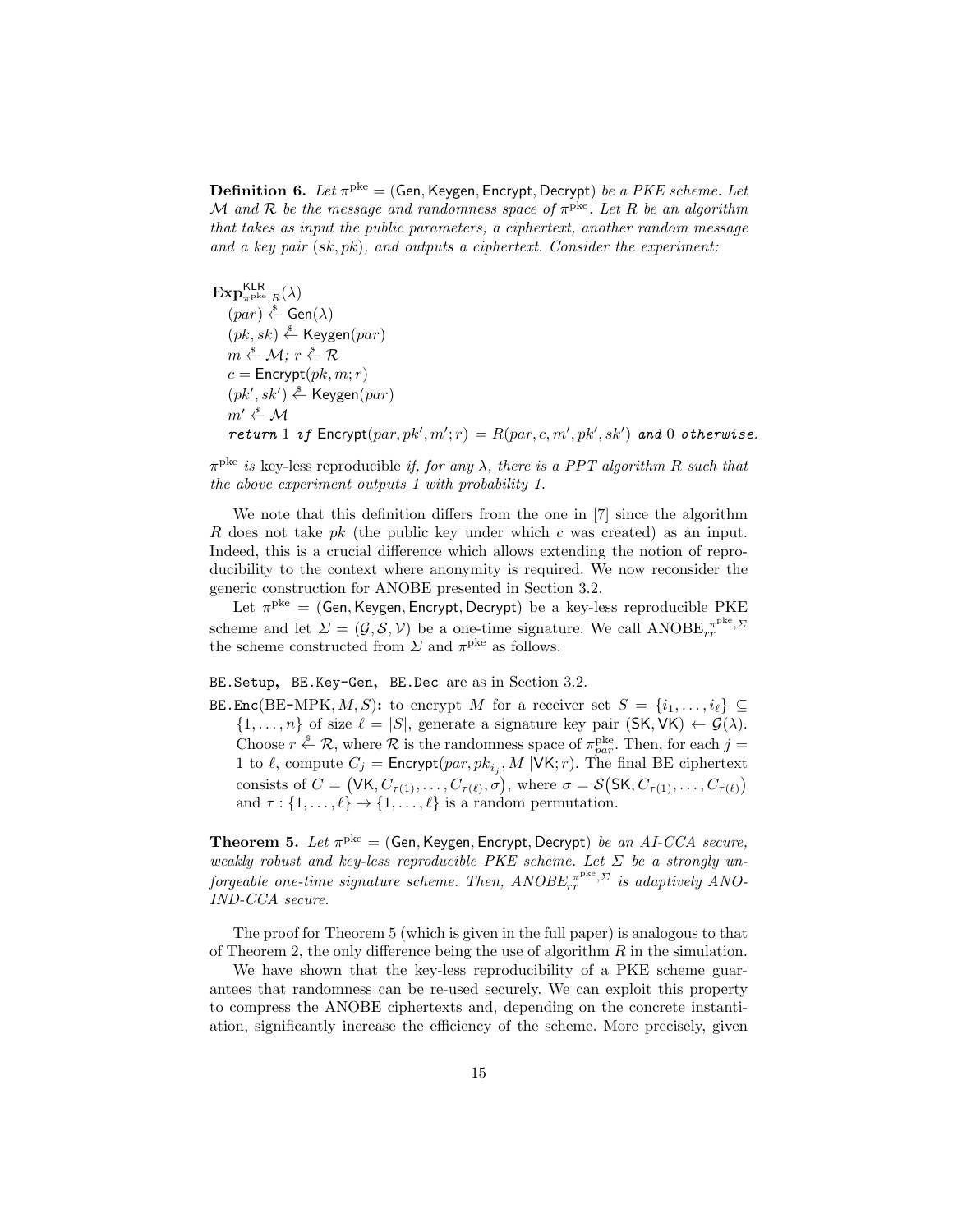an ANOBE $^{\pi^{\text{pke}}_r, \Sigma}_{rr}$  ciphertext  $C = (\forall K, C_{\tau(1)}, \ldots, C_{\tau(\ell)}, \sigma)$ , let ccc denote the common ciphertext components that may arise in  $C_{\tau(1)}, \ldots, C_{\tau(\ell)}$  from sharing randomness across PKE components, i.e.,

$$
C_{\tau(1)} = (\text{ccc}, \tilde{c}_{\tau(1)}), \dots, C_{\tau(\ell)} = (\text{ccc}, \tilde{c}_{\tau(\ell)}).
$$

The compressed ANOBE ciphertext will be  $\tilde{C} = (\mathsf{VK}, \mathsf{ccc}, \tilde{c}_{\tau(1)}, \ldots, \tilde{c}_{\tau(\ell)}, \sigma)$ . Upon receipt, the user simply reconstitutes the original ciphertext  $C$  and runs BE.Dec as usual. We explore instantiations of this idea in the full version.

## 7 Conclusions and Open Problems

In the context of broadcast encryption the main focus of research to date has been on reducing ciphertext size. Achieving this has entailed sacrificing all anonymity properties. Yet we have argued that anonymity is a fundamental property to strive for in broadcast encryption. With the aim of highlighting the importance of this overlooked feature, we have formally defined the notion of anonymous broadcast encryption (ANOBE) and given several constructions for this primitive. We have also shown how these constructions can be improved via anonymous hint systems (to optimize decryption performance) and randomness re-use (to reduce the ciphertext size and the computational costs of encryption).

Much work still needs to be done in this area, from improving the efficiency of ANOBE schemes to considering all the additional properties that can be found in standard BE, such as traitor tracing, revocation, dynamism of users joining the system, and realising them in the anonymous setting. There is still a gap between the sizes of ciphertexts in state-of-the-art BE schemes and our ANOBE schemes. This gap is hidden in the constants in an asymptotic evaluation of ciphertext size (when the true size of ciphertexts is measured) but is nevertheless significant in practice. A major challenge, then, is to further reduce the size of ciphertexts in ANOBE, whilst maintaining its full anonymity properties.

## Acknowledgements

The work in this paper was supported in part by the European Commission through the ICT programme under contract ICT-2007-216676 ECRYPT II. The work in this paper was sponsored in part by the US Army Research Laboratory and the UK Ministry of Defense and was accomplished under Agreement Number W911NF-06-3-0001. The views and conclusions contained in this document are those of the authors and should not be interpreted as representing the official policies, either expressed or implied, of the US Army Research Laboratory, the US Government, the UK Ministry of Defense, or the UK Government. The US and UK Governments are authorized to reproduce and distribute reprints for Government purposes notwithstanding any copyright notation hereon. The first author acknowledges the Belgian Fund for Scientific Research (F.R.S.- F.N.R.S.) for his "Collaborateur scientifique" fellowship. The second author was supported by an EPSRC Leadership Fellowship, EP/H005455/1.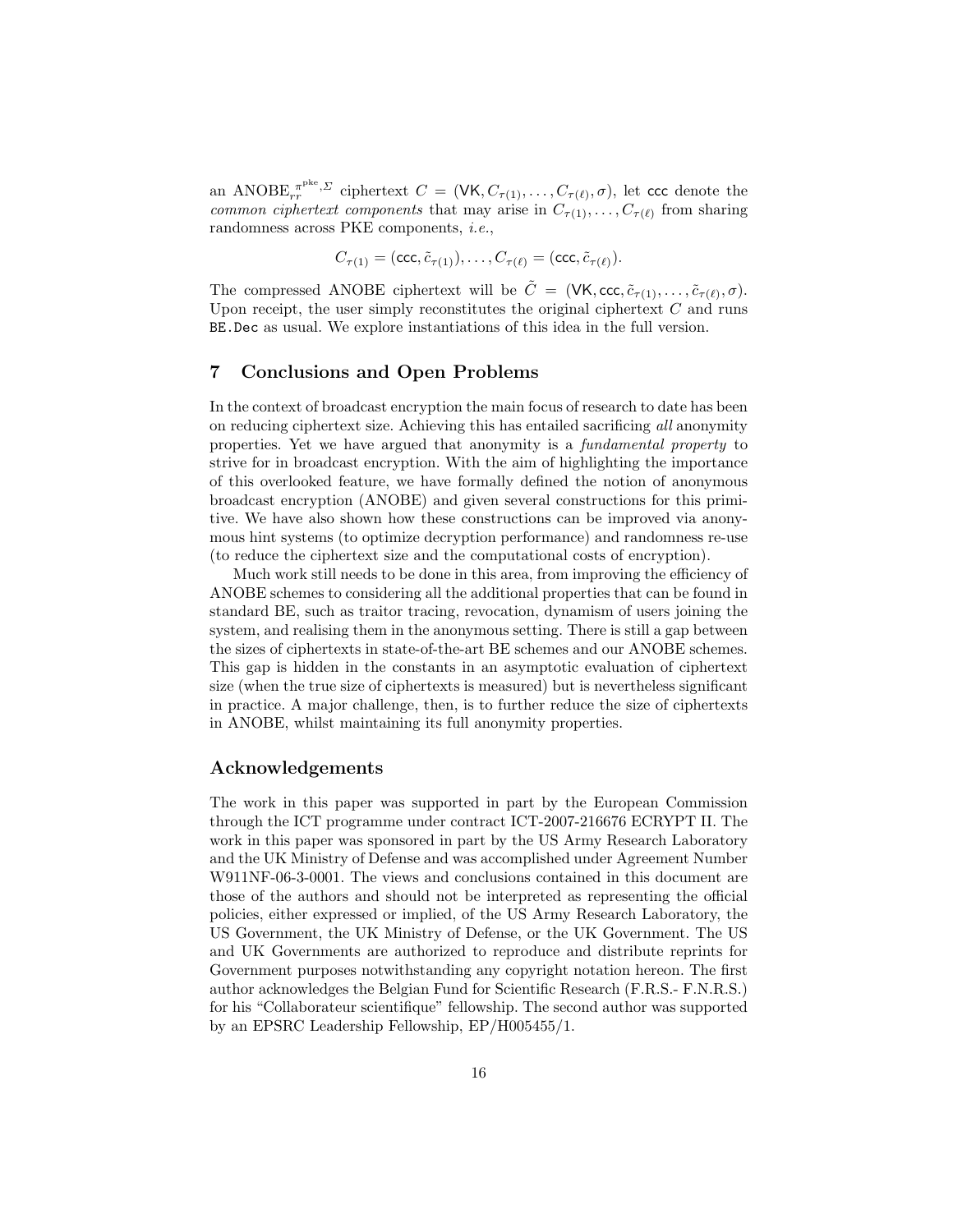## References

- 1. M. Abdalla, M. Bellare, D. Catalano, E. Kiltz, T. Kohno, T. Lange, J. Malone-Lee, G. Neven, P. Paillier, and H. Shi. Searchable encryption revisited: Consistency properties, relation to anonymous IBE, and extensions. J. Cryptology, 21(3):350– 391, 2008.
- 2. M. Abdalla, M. Bellare, and G. Neven. Robust encryption. In TCC'10, LNCS 5978, pp. 480–497. Springer, 2010.
- 3. M. Abe, R. Gennaro, K. Kurosawa, and V. Shoup. Tag-KEM/DEM: A new framework for hybrid encryption and a new analysis of kurosawa-desmedt kem. In Eurocrypt 2005, LNCS 3494, pp. 128–146. Springer, 2005.
- 4. M. Barbosa and P. Farshim. Randomness reuse: Extensions and improvements. In IMA Int. Conf., LNCS 4887, pp. 257–276. Springer, 2007.
- 5. A. Barth, D. Boneh, and B. Waters. Privacy in encrypted content distribution using private broadcast encryption. In Financial Cryptography 2006, LNCS 4107, pp. 52–64. Springer, 2006.
- 6. M. Bellare, A. Boldyreva, A. Desai, and D. Pointcheval. Key-privacy in public-key encryption. In Asiacrypt'01, LNCS 2248, pp. 566–582. Springer, 2001.
- 7. M. Bellare, A. Boldyreva, K. Kurosawa, and J. Staddon. Multirecipient encryption schemes: How to save on bandwidth and computation without sacrificing security. IEEE Trans. on Information Theory, 53(11):3927–3943, 2007.
- 8. M. Bellare, A. Boldyreva, and J. Staddon. Randomness re-use in multi-recipient encryption schemes. In PKC'03, LNCS 2567, pp. 85–99. Springer, 2003.
- 9. D. Boneh, C. Gentry, and B. Waters. Collusion resistant broadcast encryption with short ciphertexts and private keys. In Crypto'05, LNCS 3621, pp. 258–275. Springer, 2005.
- 10. D. Boneh and M. Hamburg. Generalized identity based and broadcast encryption schemes. In Asiacrypt'08, LNCS 5350, pp. 455–470. Springer, 2008.
- 11. D. Boneh, A. Sahai, and B. Waters. Fully collusion resistant traitor tracing with short ciphertexts and private keys. In Eurocrypt'06, LNCS 4004, pp. 573–592. Springer, 20006.
- 12. X. Boyen and B. Waters. Anonymous hierarchical identity-based encryption (without random oracles). In Crypto'06, LNCS 4117, pp. 290–307. Springer, 2006.
- 13. R. Canetti, S. Halevi, and J. Katz. Chosen-ciphertext security from identity-based encryption. In  $Europeani'04$ ,  $LNCS$  3027, pp. 207–222. Springer, 2004.
- 14. D. Cash, E. Kiltz, and V. Shoup. The twin Diffie-Hellman problem and applications. In Eurocrypt'08, LNCS 4965, pp. 127–145. Springer, 2008.
- 15. D. Chaum. Security without identification: Transaction systems to make Big Brother obsolete. Commun. ACM 1985, 28(10):1030–1044, 1985.
- 16. D. Chaum and E. van Heyst. Group signatures. In Eurocrypt'91, LNCS 547, pp. 257–265. Springer, 1991.
- 17. C. Delerablée. Identity-based broadcast encryption with constant size ciphertexts and private keys. In Asiacrypt'07, LNCS 4833, pp. 200–215. Springer, 2007.
- 18. C. Delerabl´ee, P. Paillier, and D. Pointcheval. Fully collusion secure dynamic broadcast encryption with constant-size ciphertexts or decryption keys. In Pairing'07, LNCS 4575, pp. 39–59. Springer, 2007.
- 19. Y. Dodis and N. Fazio. Public key broadcast encryption for stateless receivers. In Digital Rights Management Workshop 2002 (DRM'02), LNCS 2696, pp. 61–80. Springer, 2002.